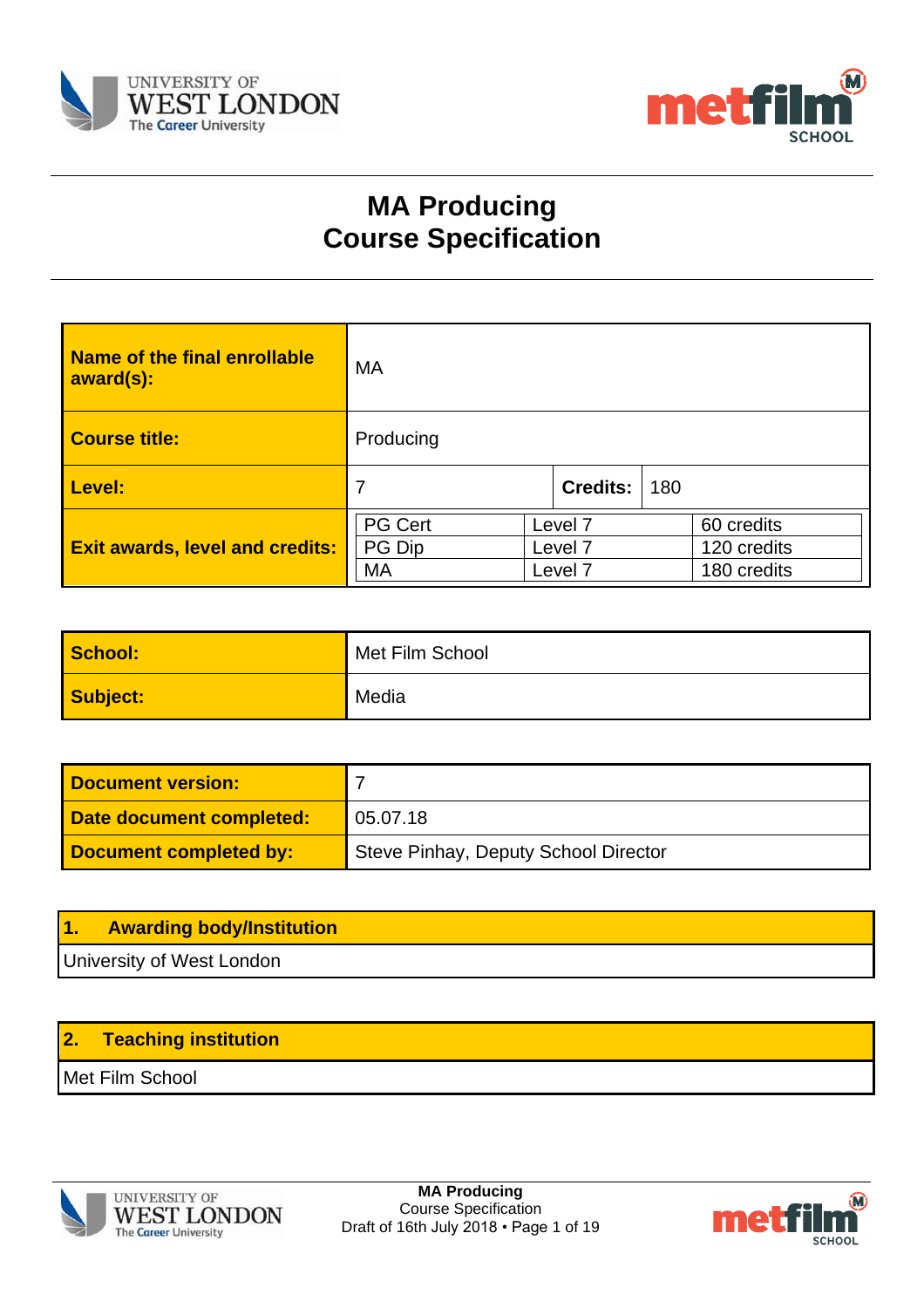# **3. Admissions criteria**

### **Application Process (UK, EU and Non-EU Students)**

The MA Producing Programme is open to candidates (21+ years of age) who possess a Bachelors Degree (2.1 minimum) from a UK university or overseas equivalent.

Ideal candidates will demonstrate a passion for screen content, and will have strong communication skills. They will be persuasive in their reasons for studying their chosen specialism and demonstrate the skills, talent, knowledge and aptitude for studying at MA level.

#### **Candidates should supply in their application:**

- o A completed MetFilm School application form
- o A personal statement of at least 750 words
- o A CV
- o Copies of degree certificates and academic transcripts
- $\circ$  Examples of creative work that will contribute towards a portfolio eq. Creative writing, business proposal, film work, photography etc.
- $\circ$  An Academic essay (750 1000 words) in response to a film related question to enable us to assess their level of critical and analytical skills such that they are able to study at level 7;

### **For candidates without a Bachelors Degree or overseas equivalent**

In the case of candidates without a Bachelors degree (Non Cognate Applicants), we would look for significant and relevant work experience, and the ability to complete and benefit from the course by requiring the following:

- o An Academic essay (750 1000 words) in response to a film related question to enable us to assess their level of critical and analytical skills such that they are able to study at level 7;
- o Portfolio of work demonstrating experience in the specialist area they are applying for (films, storyboards, business plans, scripts, photography, VFX work, etc.);
- o A professional industry reference

Each application is considered on its individual merits

#### **Language**

EU students – if English is not the candidate's first language, or if the candidate's previous education was not conducted fully in English, the candidate will need to provide documented evidence of their English language competence to study a course with us.

Non-EU students – We only accept the 'IELTS for UKVI' English language test for Non-EU candidates. Candidates need to achieve an overall IELTS 6.5, with a 6.5 in writing and no less than IELTS 5.5 in all other elements.

#### **Recognition of Prior Learning (RPL)**

If students have studied before or hold a professional qualification, they may be able to get exemption from certain modules of the course.

This process is called RPL – Recognition of Prior Learning.

It is possible to assess past experience and / or qualifications and where possible allow them to count against a new course of study.

Students may be able to get exemptions from part of the chosen course if they have:

- o Relevant work or voluntary experience
- o Passed a credit-rated module at a college or university
- o Have a professional qualification
- o Participated in other courses or training



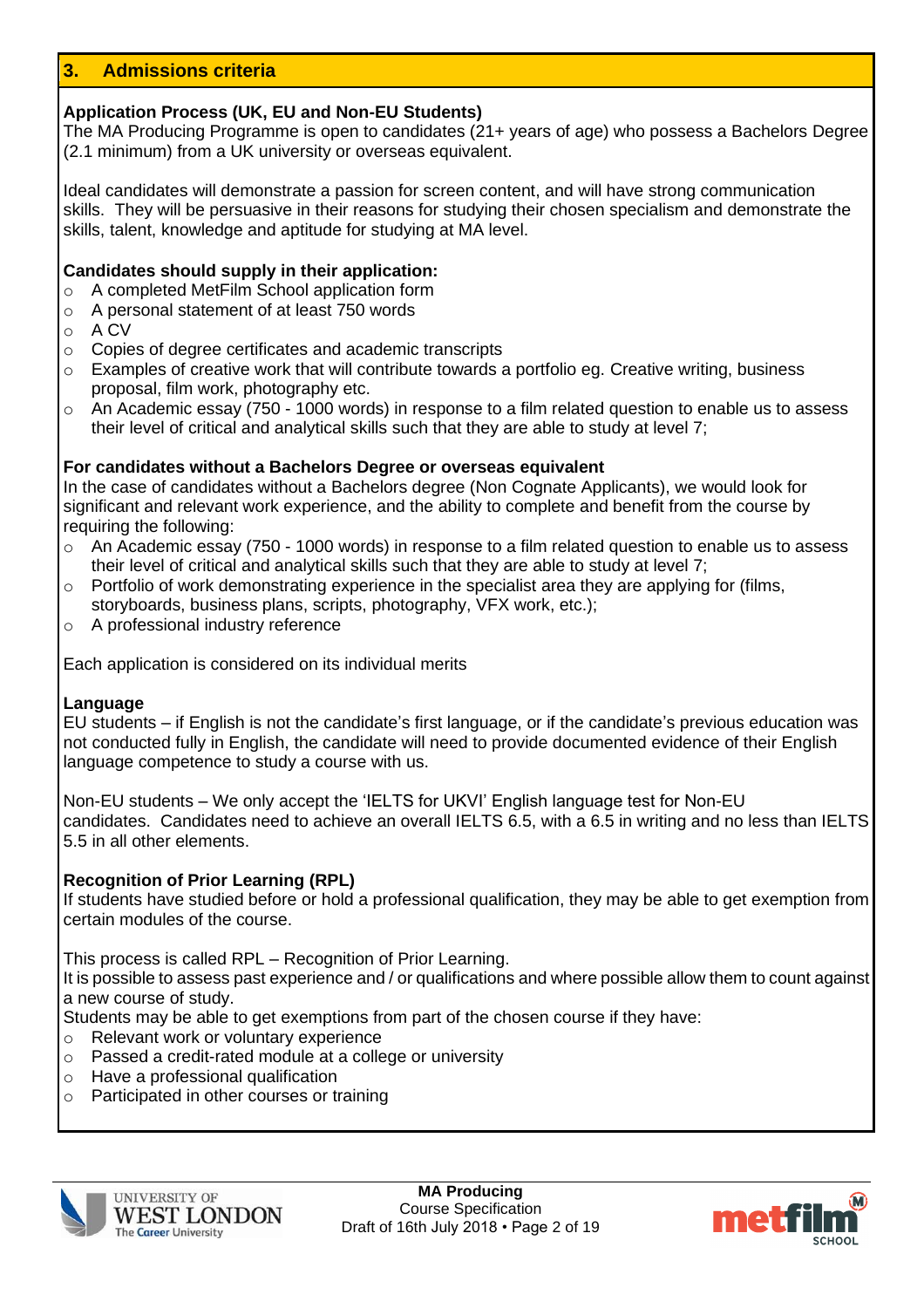# **Recognition of Prior Experiential Learning (RPEL)**

If students have work experience in the field of their prospective studies, they may be able to demonstrate that they have achieved the learning requirements for some of the modules of the course.

Students may be able to combine credit for learning (RPL) and credit for learning from experience (RPEL) to be able to start the course at a higher level.

All requests for recognition of prior learning are referred to the appropriate UWL University Accreditation Committee (UAC) and will be decided in accordance with their criteria. If eligible, exemptions will be granted as per module on the basis that the applicant has clearly demonstrated the attainment of all learning outcomes of that module through prior learning.

RPL of up to 60 credits may be awarded for work submitted in suitable portfolio format evidencing continuous professional development at Master's level.

| <b>IELTS Score for International</b><br>Students (including the minimum<br>score in all elements) | 6.5 with a 6.5 in writing and no less than IELTS 5.5 in all other<br>l elements. |
|---------------------------------------------------------------------------------------------------|----------------------------------------------------------------------------------|
|                                                                                                   |                                                                                  |

| <b>14.</b><br><b>Codes</b> |      |
|----------------------------|------|
| JACS Code                  | W600 |

# **5. Professional, Statutory and Regulatory Body accreditation (if applicable)**

This course – when delivered in London - is industry recognised by ScreenSkills, the industry-led skills body for the UK's screen-based industries, and carries the ScreenSkills Select quality-mark which indicates courses best suited to prepare students for a career in the screen industries.

# **6. Career and progression opportunities and employability skills**

The MA Producing Programme is designed to give students a broad range of industry relevant skills within the discipline of producing and media businesses. The specialist training will equip students with a systematic understanding of the commercial, management, and creative storytelling skills that lie at the heart of successful companies and productions within the creative industries. Further, students will also be able to demonstrate a comprehensive understanding of the principles, issues, and professional debates that inform the business of film, TV and online industries within the UK as well as the larger global arena.

MA Producing graduates will have the necessary creative, technical and industry skills needed for work in today's film, television and new media industries. The global nature of the skills they develop will also prepare them for a variety of career options, while also facilitating the cycle of on-going professional practice and life-long learning. They will also possess the qualities and transferable skills necessary for employment requiring the exercise of initiative and personal responsibility and complex decision-making processes.

The close industry contacts of Met Film School and the professional credentials of its teaching staff means there is direct industry involvement in the design and delivery of the MA Producing Programme. Our graduate opportunities programmes, MetFilm Futures and MetFilm Creative supports graduates in finding





**ScreenSkills** 

Select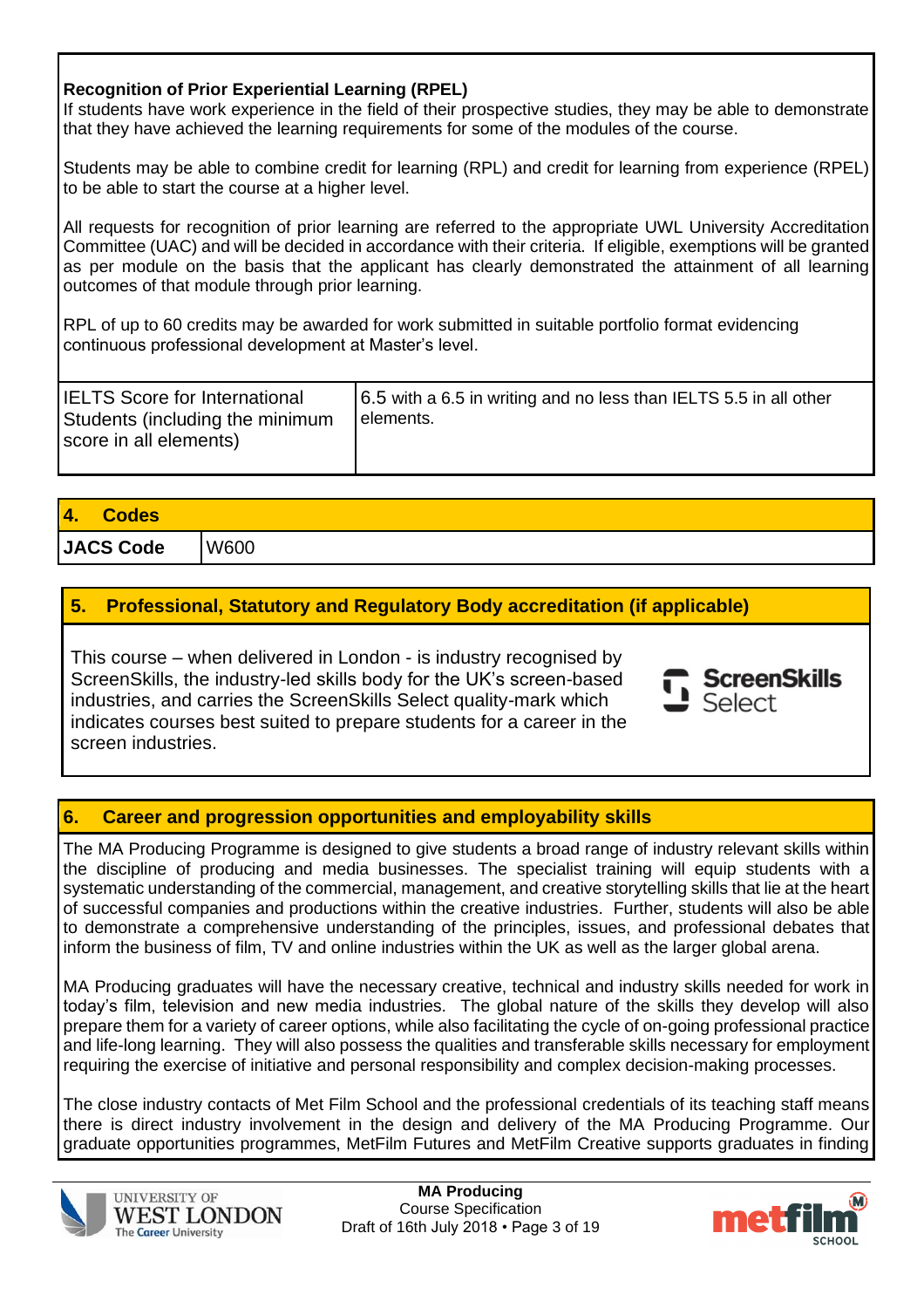their roles in industry by offering paid production work, career advice and mentoring, support for their work in film festivals and elsewhere, and tracking employment and successes.

Graduates of the MA Producing Programme would potentially be qualified to enter the industry in a number of roles, including:

- o Freelance Producer for film, TV or online content
- o Producing team member on film or TV project
- o TV Researcher, Assistant Producer or Production Manager
- o Entertainment Business Executive Assistant or team member
- o Independent screen production Line Producer or Production Manager
- o Production Coordinator or Production Assistant
- o Entry level position with sales, distribution or marketing companies

| $\overline{7}$<br><b>Location of delivery</b> |                                                                  |
|-----------------------------------------------|------------------------------------------------------------------|
| St Mary's Road<br><b>Brentford</b>            | Reading                                                          |
| <b>Partner</b>                                |                                                                  |
| Include address of partner delivery site:     | Ealing Studios, London W5 4SP and<br><b>BUFA Studios, Berlin</b> |

# **8. Mode of delivery**

| (Copy and paste this symbol - $\checkmark$ into all the following that apply)                   |
|-------------------------------------------------------------------------------------------------|
|                                                                                                 |
| Part time<br>Full time $ \checkmark $<br>Part time intensive<br>Work-based element of learning* |
| Distance Learning  <br>With Placement Year<br>Other                                             |
| If other, please specify:                                                                       |
|                                                                                                 |
| <b>Planned course duration (number of years)</b><br>9.                                          |

1 Year

| 10. Sequencing within the academic calendar                                                 |  |
|---------------------------------------------------------------------------------------------|--|
| $\big($ Copy and paste this symbol - $\checkmark$ )                                         |  |
| February only start<br>September and February start  <br>September only start $\mathcal{V}$ |  |
| Other<br>If other, please specify:                                                          |  |
|                                                                                             |  |



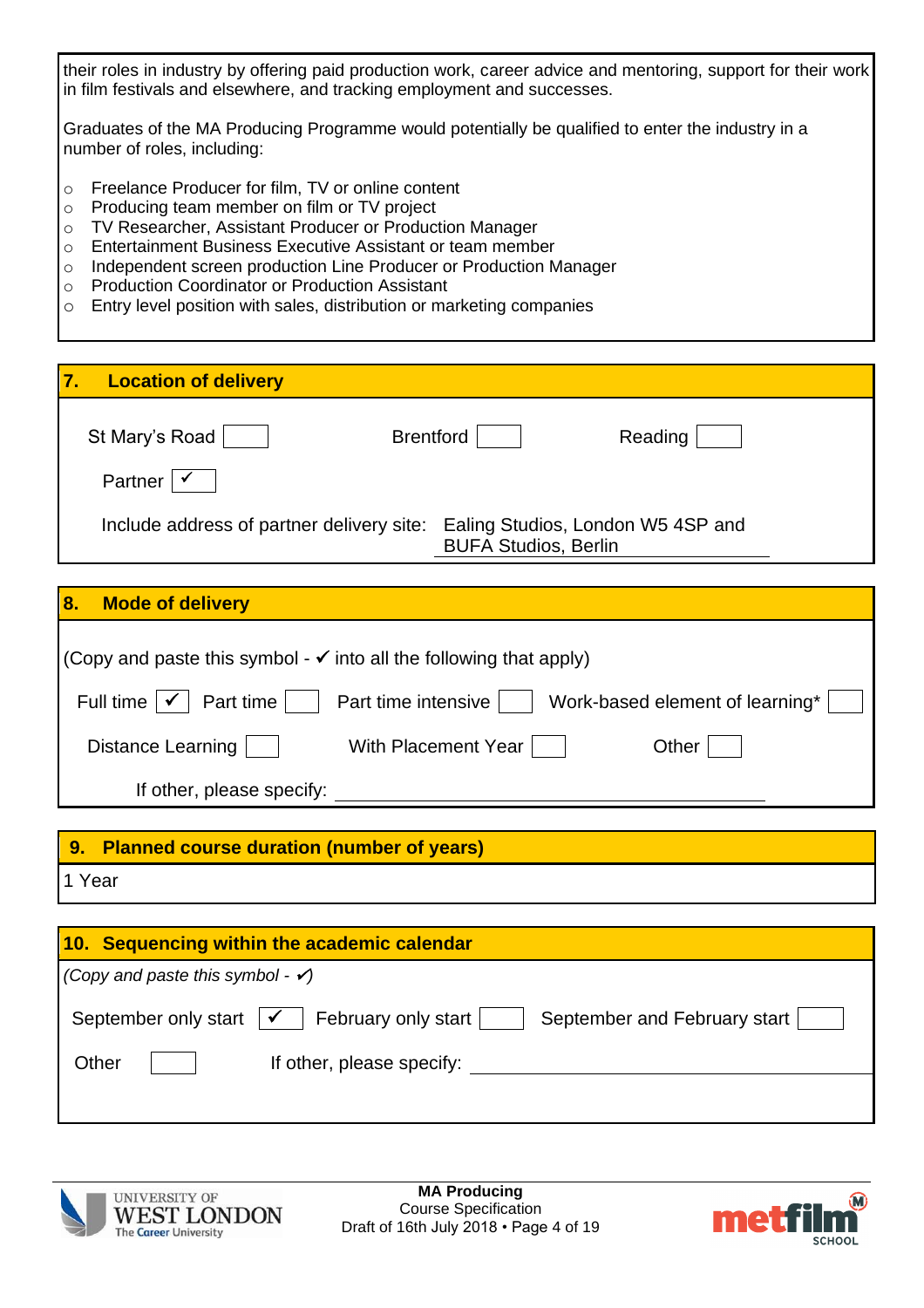# **11. First date of delivery of the course (month and year)**

October 2013

# **12. Language of study**

English

# **13. Formalised Links with External Organisations/Industrial Partners**

**MetFilm** brings together passionate, experienced and creative specialists at the forefront of the screen industries. It is comprised of individual but mutually supported teams, united by a collective interest in the growth and development of the screen industries.



**MetFilm School** has campuses in **London** and **Berlin**. Under the tuition of experienced, award-winning tutors, students learn how to become employable and engaged professionals within a wide range of contemporary media.



**MetFilm Futures** is our student and graduate opportunities team, focused on providing support, industry advice, and employment opportunities within the curriculum and after graduation.



**MetFilm Production** is an award-winning production company creating high quality fiction and documentary films for theatrical audiences worldwide.

**MetFilm Sales** is a boutique agency, specialising in the financing and sales of single documentaries and series, in close collaboration with MetFilm Production.

# **Unique Educational Approach**

MetFilm School has taken the lead in screen education by bringing learning into an industry setting, encouraging smart storytelling and technical excellence. MetFilm School's goal is to select students with the passion and tenacity to succeed in the creative screen industries, and to prepare them for the opportunities that lie ahead.

MetFilm School's education is complemented by:

- $\circ$  Our location a working studio with historic and contemporary significance
- o Dedicated tutors who are industry practitioners
- o An innovative graduate opportunity programme

# **Feeding the Creative Economy**

The creative industries are the fastest growing sector in the UK economy, generating over £100 billion a year, with employment in the sector increasing annually at twice the rate of other industries. In 2019 more than 1 in every 11 UK jobs is in the creative economy. Television and online video have seen spectacular growth with the rapid rise of SVOD platforms like Netflix and Amazon Prime leading to a new "golden age of television" and online giant Facebook predicting that content created by its 2.4 billion users will be close to 100% video within 3 years. Inward investment from major American studios and the ever-expanding television and games sectors sees UK studios and production at an all-time high. At the heart of this growth are smart creative individuals. The appetite for skilful, entrepreneurial, flexible screen making talent has never been greater.



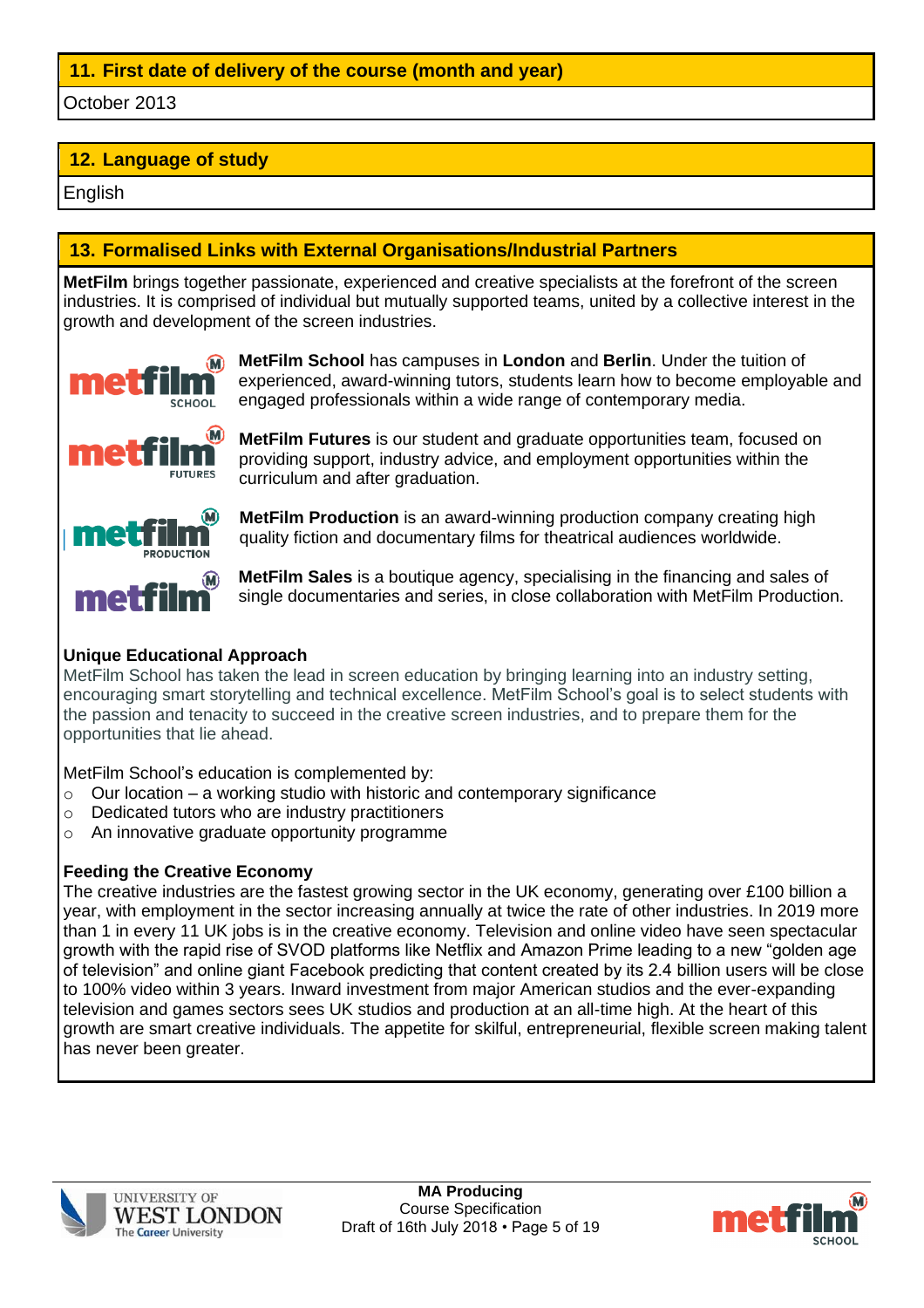82% of MetFilm School graduates working in the creative industries<sup>1</sup>

**UK Creative sector worth** £84 billion per year. with job market growing by 20% in 5 years

### **Industry Links**

MetFilm School has strong industry links through its integrated production company, Met Film Production, its film sales company, MetFilm Sales, industry links at every level of the orgnisation from Board, to staffing and tutors, through its location in working film studios in London and Berlin, and through its graduate opportunities programme MetFilm Futures.

# **MetFilm Production and MetFilm Sales**

Since 2006, MetFilm School has benefitted from its association with MetFilm Production and that impact has grown significantly over the last few years, such as:<br>  $\circ$  Over 60 film credits for students / araduates across to

- Over 60 film credits for students / graduates across the last 6 MetFilm Production films, in roles including producer, production assistant, runner, director's assistant, edit assistant, EPK production) o Around 50 graduates have completed MetFilm Production internships to date
- o Majority of former interns / assistants are now employed in the industry with MetFilm Production's
- assistance.  $\circ$  Two graduates now working at MetFilm Sales, one fulltime and one in a freelance capacity.
- $\circ$  Numerous masterclasses, pitch forums, mentoring, ad hoc teaching and quidance.

In 2019, 17 students and graduates worked and were credited on *23 Walks* in roles ranging from associate producer to runner and all points in between. 10 students and graduates worked and were credited on *The Reason I Jump*.

#### **MetFilm Futures**

MetFilm Futures is dedicated to developing the careers and employability of MetFilm School graduates. Its activities include weekly Career Surgeries, a daily jobs board, work experience and internship opportunities, CV and showreel advice sessions, Industry Seminars and Masterclasses, support for student films at festivals and beyond and publications including the recent 'Career Guide: How to Get a Job'

The symbiotic relationship between all three companies works to the benefit of students in many ways, including student access to working professionals as tutors and mentors on a formal and informal basis; the opportunity to work on professional "live" projects brought into the teaching environment; cutting edge technology; and professional networking.

# **Industry Links**

Met Film School has developed the MA Producing Programme with industry expertise from a variety of sources, including current course leader and tutors who are practising industry professionals, our industry partners and Met Film School's Advisory Board. Met Film School engages with our industry partners and relationships in a variety of ways. Industry professionals teach on our accredited courses, and we invite distinguished screen professionals to give master classes at the school on a regular basis. Guests have included actor Bryan Cranston (*Breaking Bad, Trumbo*), actor/director Noel Clarke (*Casualty*, *Kidulthood*), directors James Marsh (*Man on Wire, Theory of Everything*), Sarah Gavron (*Brick Lane, Suffragette*), writer/showrunner Armando Iannucci (*The Thick of It, Veep*), writer Nicole Taylor (*The C Word, Scott and Bailey*), editor Valerio Bonnelli (*Philomena, Darkest Hour*) and leading online industry figures including Bruce Daisley (VP Europe, Twitter), Rob Newlan (EMEA Head of Creative, Facebook), Lucy Banks (EMEA Head of Content, Google/YouTube). Jonny Persey, the Met Film School Director, sits on PACT's Film Policy Group, is a member of ACE, and both he and the other key personnel in the development of the programme are all engaged in the practice of the business and arts they are teaching.



**MA Producing** Course Specification Draft of 16th July 2018 • Page 6 of 19

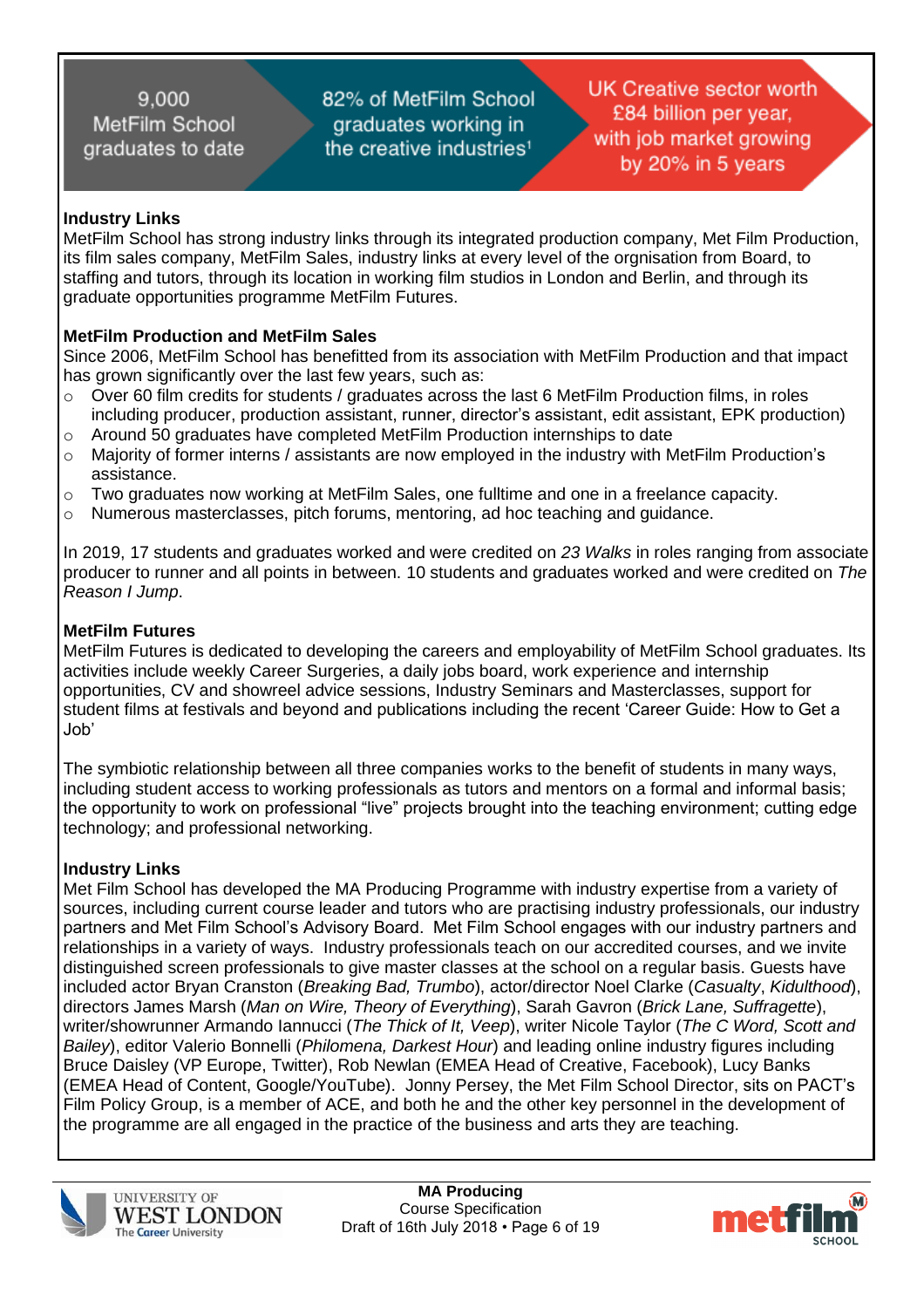In 2016, we launched the *Smart Screen Creative Awards*, a unique new celebration of our students' work, supported by Twitter, The Imaginarium, BBC Studios, Picturehouse Cinemas and YouTube, which gave high profile to films and videos made by our students and attracted industry guest from film, television, advertising and online.

# **CILECT Membership**

In 2012, Met Film School was voted membership in CILECT (Centre International de Liaison des Ecoles de Cinéma e de Télévision), the global organization of leading film and television schools, for its exceptional level of educational provision. Founded in 1955, CILECT now comprises over 160 audiovisual educational institutions from sixty countries across every continent. CILECT remains committed to maintaining the highest possible educational standards of audio-visual teaching and learning in its member schools, and strives to be a key factor in the contribution to the major cultural and communication processes around the world. Over 75% of the world's award winning and highest box-office film and TV creators are graduates of CILECT member schools. Our relationship with CILECT offers us an arena for global engagement and evaluating academic quality and standards, but also includes the opportunity to submit our best student work in the annual CILECT PRIZE student film competition which is voted on by the full organizational membership.

# **14. Student support arrangements**

# **Postgraduate courses**

Throughout their course of study, each student will have access to a variety of sources of support depending on individual circumstances and needs.

In addition to the Producing Course Leader who will be their personal tutor, each student will have opportunities to discuss academic progress, learning and career objectives with relevant teaching staff.

Apart from the school's support framework, which encompasses course leaders, module leaders and personal tutors, the school has a registered counsellor who is on site one day per week at the Ealing campus and available for Skype tutorials.

In exceptional cases students may be referred to UWL to access welfare and wellbeing services. These services and programmes are coordinated through the Education Team. In addition, Met Film School works regularly with local, external organisations to provide resources to students and training to teaching staff.

All students on the course will be invited to participate in a 5 week **Pre-Induction Online Course** delivered via Moodle, which provides pre-course information and enables students to become familiar with our VLE platform. In addition, students will also be able to contribute to online discussion forums on selected films and readings. During the first week of the programme students will go through a formal orientation to Met Film School and the MA Courses. At this time, students will be given all relevant course materials, as well as an induction to school resources, staff and relevant departments.

There will be scheduled Student Programme Meetings during each phase of the MA Producing Programme. The purpose of these meetings is to share information about the programme, garner student feedback on specific aspects of the course, address any issues or concerns, and develop an action plan around the meeting outcomes. MA Producing students will also be able to elect one member of their cohort to sit on the MA Course Committee, as well as the wider undergraduate and post graduate Student Representative Committee, which meets every eight weeks. Student representatives also sit on our wider governance structure including the Academic Board and the Academic Quality Committee.



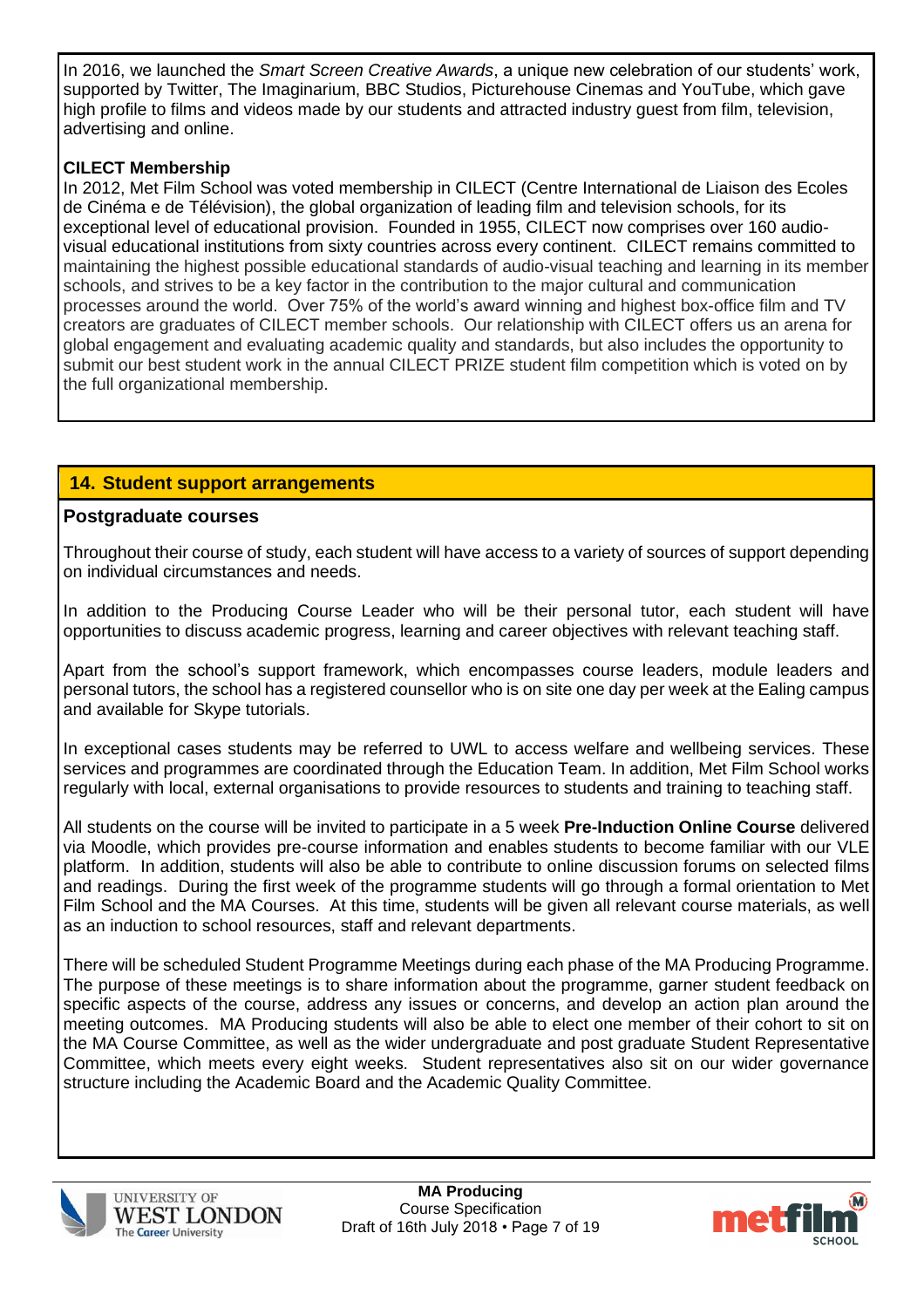#### **University of West London**

Students enrolled in the MA Producing Programme will be jointly enrolled with University of West London, and will be introduced to UWL during their first week when they visit the St. Mary's Road campus to tour the main facilities and visit the library. Students have access to some of UWL's student support framework, which include the following services:

- o Library Services
- o Student Union

#### **15. Aims of the course**

The MA Producing Programme aims to:

- $\circ$  Provide students with a deep and systematic understanding of industry relevant skills, knowledge and practice needed to work as a producer in the film, television and new media industries.
- $\circ$  Enable students to critically evaluate the collaborative role of the producer within the industry and develop advanced skills in creative project development, production management and business leadership models.
- $\circ$  Provide students with an advanced understanding of the collaborative business of film and television, including development and commissioning structures, production, financing, marketing and distribution.
- o Equip students to become life-long, independent and reflective learners.

#### **16. Content of the course**

The MA Producing Programme has been developed to empower the next generation of entrepreneurs in the screen business. The programme aims to provide insight into and mastery of creative development, physical production and business and finance in relation to the creative screen industries. Specific topics will range from story craft and script analysis to budgeting and scheduling, from marketing and distribution to finance strategies and business leadership principles.

The programme is delivered through lectures, seminars, practical workshops, individual and group tutorials, and self-directed study. Students will be encouraged to be both collaborative and self-directed in their approach to project work and knowledge acquisition. They will examine the issues of practice across a range of screen business principles, theories and debates. Students will be engaged in a programme that is truly interdisciplinary in its approach to other filmmaking crafts. The MA Producing Programme's outlook is decidedly trans-media and includes production for film, TV, and online.

At heart this programme develops craft practices, intellectual understanding, and aims to place the student in the industrial context so that they can enter the screen business upon graduation. This programme is for students who are passionate about the moving image, love to lead, and have the ambition to become professionals in the screen trade.

| <b>Module List</b><br><u> 17</u> |      |                 |                |      |           |
|----------------------------------|------|-----------------|----------------|------|-----------|
| <b>Module Title</b>              | Code | Level   Credits | Pre-requisites | Core | Optional  |
| Screen Induction Lab             |      | 20              | N/A            |      | No        |
| <b>Producing Boot Camp</b>       |      | 20              | N/A            |      | <b>No</b> |



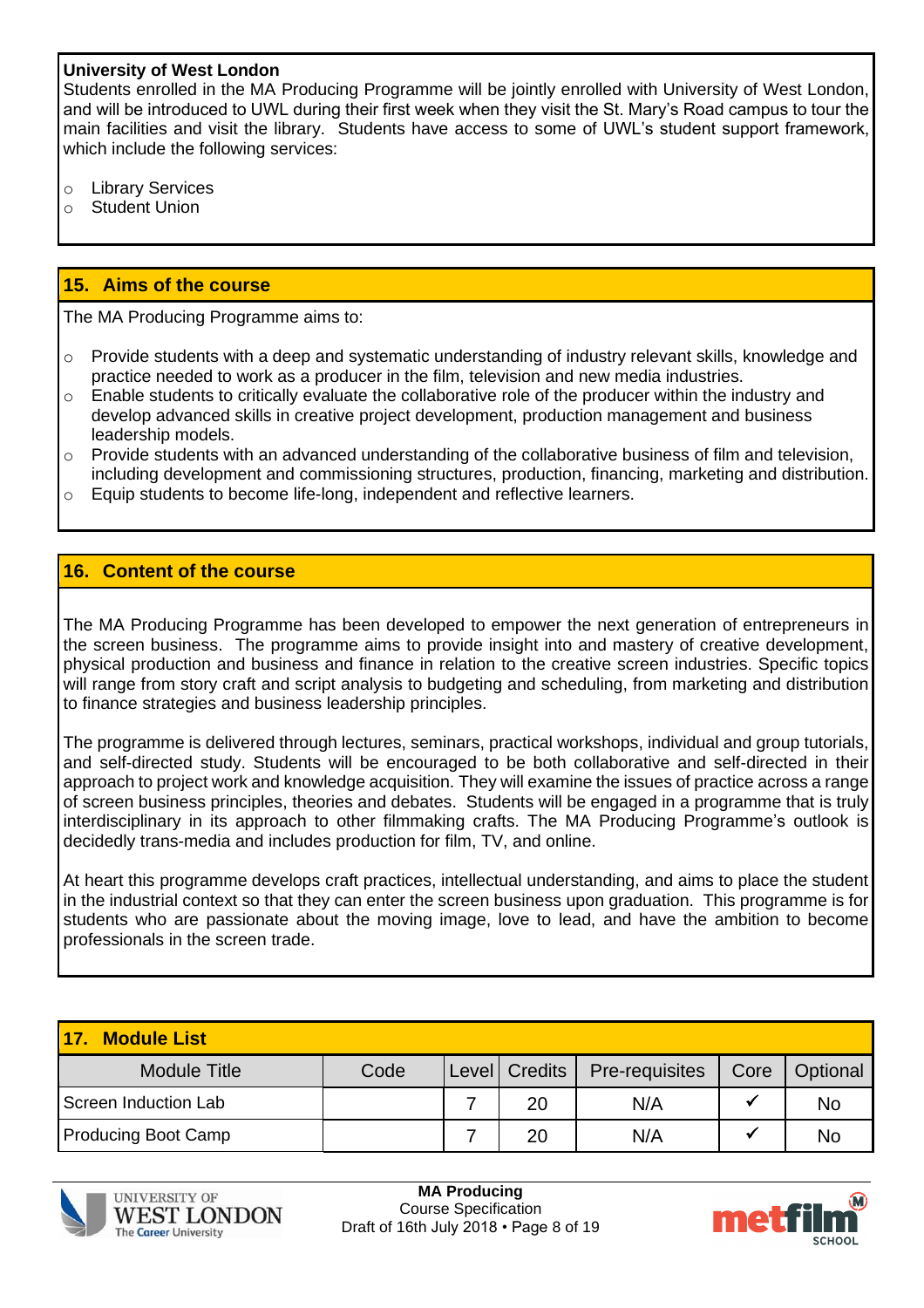| Finance, Commissioning and<br><b>Production Management</b> | 20 | N/A | <b>No</b> |
|------------------------------------------------------------|----|-----|-----------|
| Practical Projects: Client and<br><b>Team Management</b>   | 20 | N/A | <b>No</b> |
| Creating Value in the<br><b>Contemporary Screen World</b>  | 20 | N/A | No        |
| Research in Screen Practice                                | 20 | N/A | <b>No</b> |
| Master's Project                                           | 60 | N/A | No        |

| <b>MA Producing</b>                                                              |
|----------------------------------------------------------------------------------|
| Level 7                                                                          |
|                                                                                  |
| <b>Screen Induction Lab</b><br>(20 credits, 3 weeks)                             |
| <b>Producing Boot Camp</b><br>(20 credits, 5 weeks)                              |
| <b>Finance, Commissioning and Production Management</b><br>(20 credits, 7 weeks) |
| <b>EXIT AWARD</b><br>Post Graduate Certificate in Business & Producing           |
| <b>Practical Projects: Client and Team Management</b><br>(20 credits, 9 weeks)   |
| <b>Creating Value in the Contemporary Screen World</b><br>(20 credits, 6 weeks)  |
| <b>Research in Screen Practice</b><br>(20 credits, 12 weeks concurrent)          |
| <b>EXIT AWARD</b><br>Post Graduate Diploma in Producing                          |
| <b>Master's Project</b>                                                          |



**MA Producing** Course Specification Draft of 16th July 2018 • Page 9 of 19

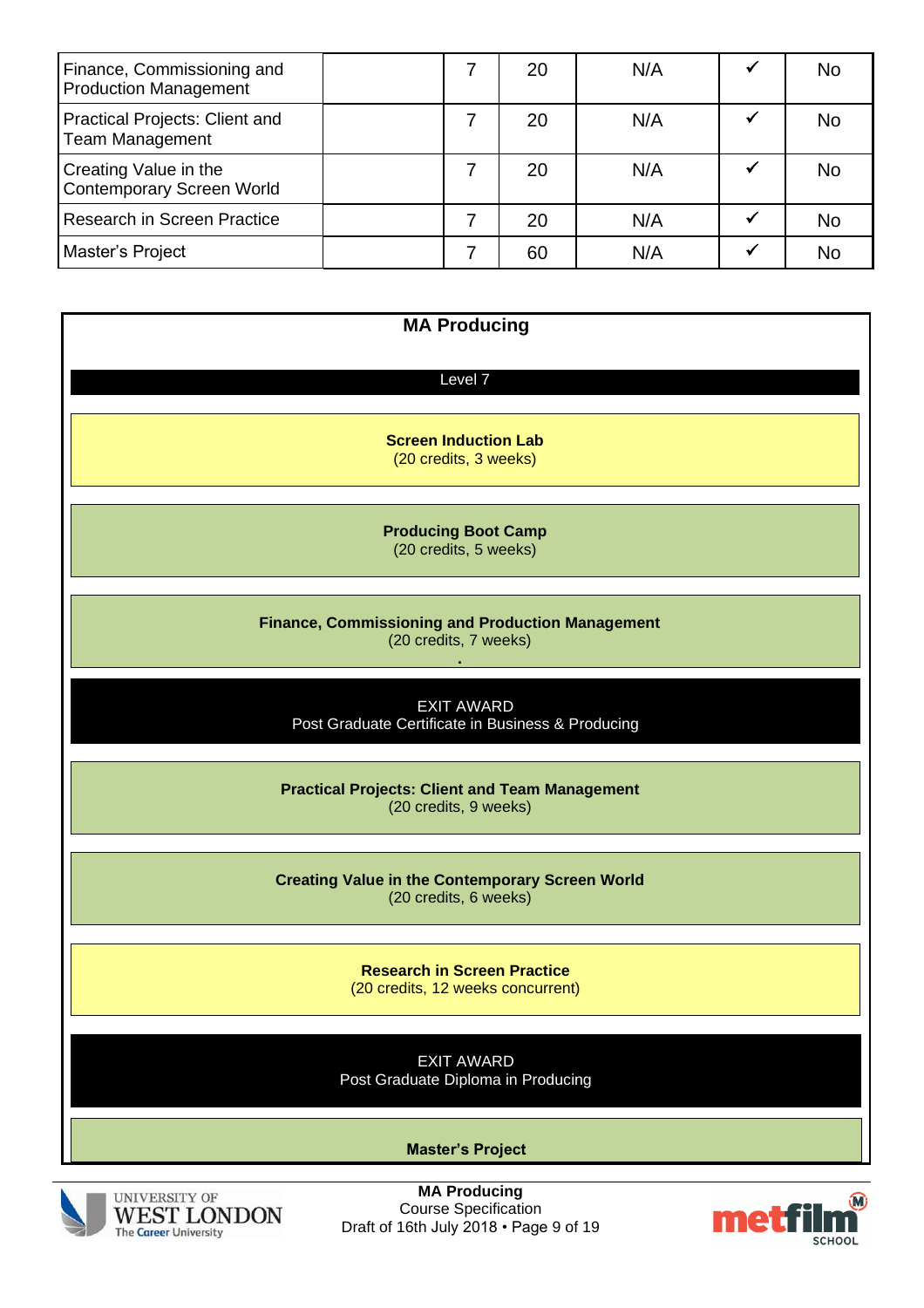**MA Producing** Course Specification Draft of 16th July 2018 • Page 10 of 19

This module is delivered in a 'long and thin' delivery pattern comprising three hours per week. During this module,

# **PHASE II: Producing**

**PHASE I: Producing**

**Finance, Commissioning and Production Management 20 Credits 7 Weeks** This module further develops the students' understanding of film financing from the perspective of financiers, distributors and other media professionals. It introduces the traditional and emerging SVOD television industries and platforms and examines commissioning, tendering, series production and the role of broadcasters and independent production companies in the television ecology. The module further explores the mechanics of production management including Movie Magic and Excel budgeting and sheduling

**Practical Projects: Client and Team Management 20 Credits 9 Weeks** This module synthesises the knowledge and skills of the previous modules through the Industry Project. This exercise in practical producing sees the students finding clients, developing a brief and working collaboratively with students from the other MA pathways to deliver short-form content to commercial and non-commercial businesses. Through the projects, students gain insight into the practicalities of producing, the business of managing people and resources, the role of the producer in development, production and post-production and the editorial skills needed to deliver coherent, engaging, screen content that meets or exceeds the expectations of its intended audience(s).

**Creating Value in the Contemporary Screen World 20 Credits 6 Weeks** This module explores the role of the producer as a creative entrepreneur in the evolving online screen content world of short form video and social media. Alongside this exploration, students are given insight into establishing and running a media business and spend two weeks at a media company. Throughout the module, students develop and refine their ideas for their Masters project, so that it becomes part of a process of their developing career ambitions in the screen industry.

# seminars and practical workshops, students will also engage with critical analysis of key theoretical and conceptual frameworks, and explore cultural, historical, ethical and aesthetic perspectives on filmmaking. **Producing Boot Camp 20 Credits 5 Weeks**

This module will cover the key organisational principles and knowledge that inform the role of producing in today's screen industries with a particular emphasis on feature film production. Through seminars, case studies and workshops the module will cover topics, including: the structure of the industry, the roles of the producer, basics of film finance, marketing and distribution, the role of agents, festivals and media outlets, and pitching theory and practice.

**WEST LONDON** 

**UNIVERSITY OF** 

The Career University

**Research in Screen Practice 20 Credits 12 Weeks**





**Summary of Modules**

(60 credits, 12 weeks)

EXIT AWARD Masters Degree in Producing

A combined learning experience for students across all five programmes covering key aspects of the

**Screen Induction Lab 20 Credits 3 Weeks**

filmmaking process, this module explores the life cycle of a film from conception to delivery. Through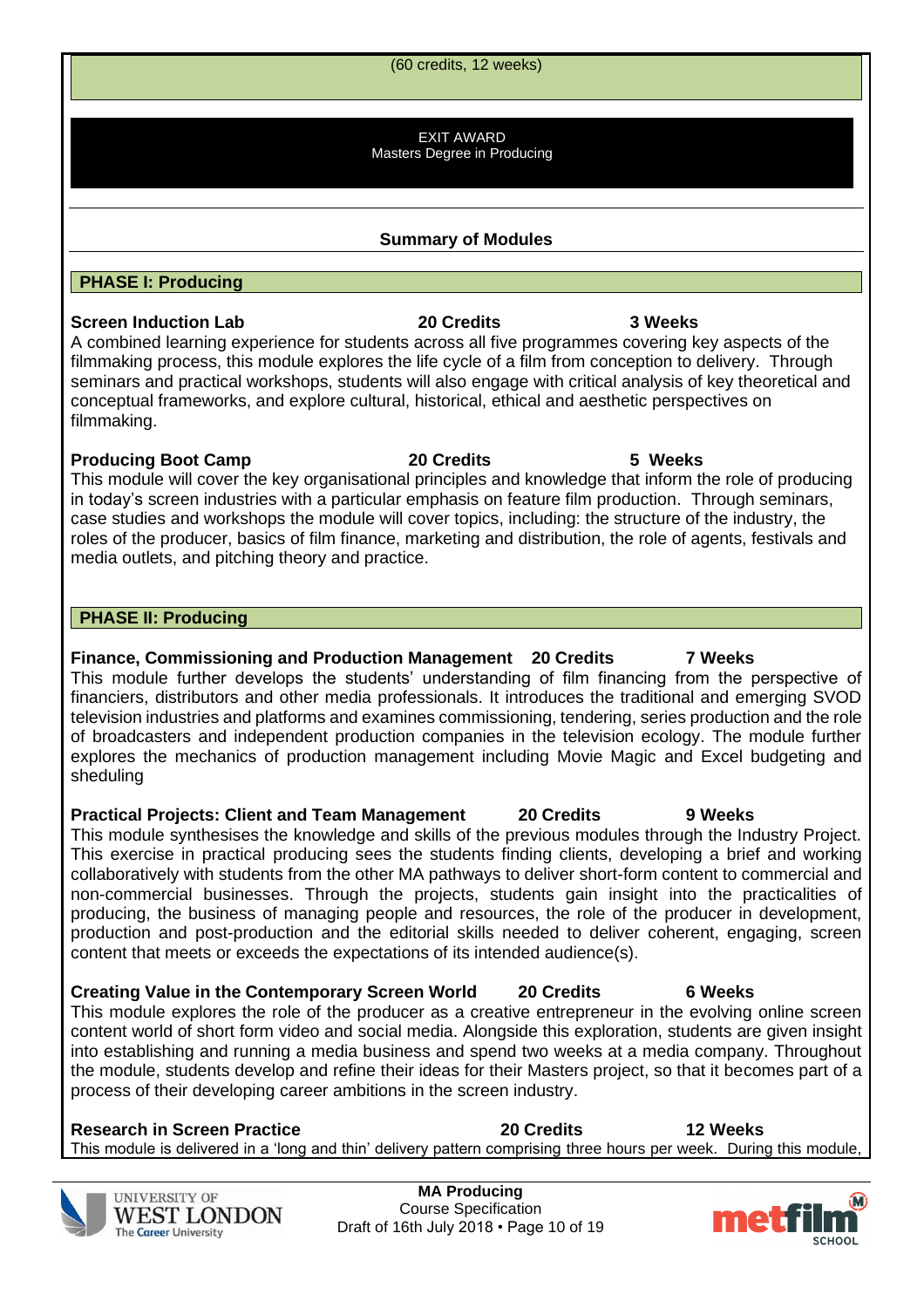students from all five programmes will key research methods including: defining problems, identifying areas of academic enquiry, formulating hypotheses, collecting, organising and evaluating data; developing and assessing conclusions as well as theoretical frameworks and discourse related to their practice.

#### **PHASE III: Business & Producing**

#### **Master's Project 60 Credits 12 Weeks**

This is a largely self-directed module during which students will work independently on the production of either a short form film or video for a platform of their choice or a business plan and proposal including video/visual materials for a proposed project. Students are supported by a project advisor throughout.

| <b>18. Course Learning Outcomes</b> |                                                                                                                                                                                                                                                                                                                                                                                                                                                                                                                                                                                                                                                                                                                                                                                                                                                                 |                                                                                                                                                                                                                                                                                                                                                                                        |  |  |  |
|-------------------------------------|-----------------------------------------------------------------------------------------------------------------------------------------------------------------------------------------------------------------------------------------------------------------------------------------------------------------------------------------------------------------------------------------------------------------------------------------------------------------------------------------------------------------------------------------------------------------------------------------------------------------------------------------------------------------------------------------------------------------------------------------------------------------------------------------------------------------------------------------------------------------|----------------------------------------------------------------------------------------------------------------------------------------------------------------------------------------------------------------------------------------------------------------------------------------------------------------------------------------------------------------------------------------|--|--|--|
|                                     | Level <sub>7</sub>                                                                                                                                                                                                                                                                                                                                                                                                                                                                                                                                                                                                                                                                                                                                                                                                                                              | <b>Relevant modules</b>                                                                                                                                                                                                                                                                                                                                                                |  |  |  |
| A - Knowledge and<br>understanding  | Demonstrate a comprehensive grasp<br>$\circ$<br>of contemporary screen business<br>practices and the role of the producer<br>in relation to historical perspectives,<br>key theories and debates.<br>Demonstrate an advanced<br>$\circ$<br>understanding of the evolution of<br>screen content from idea to screen<br>with specific reference to business<br>elements, including financing,<br>marketing and distribution.<br>Critically evaluate contemporary<br>$\circ$<br>management and business practice<br>theories within the creative industries.<br>Critically articulate creative ideas with<br>$\circ$<br>an in-depth awareness of local and<br>global industries.<br>Critically evaluate how established<br>$\circ$<br>techniques of research and enquiry<br>are used to create and interpret<br>knowledge in the discipline of<br>filmmaking.<br>O | Screen Induction Lab<br>$\circ$<br><b>Producing Boot Camp</b><br>$\circ$<br>Finance, Commissioning<br>$\circ$<br>and Production<br>Management<br><b>Practical Projects: Client</b><br>$\circ$<br>and Team Management<br>Creating Value in the<br>$\circ$<br><b>Contemporary Screen</b><br>World<br>Research in Screen<br>$\circ$<br>Practice<br>Master's Project<br>$\circ$<br>$\circ$ |  |  |  |
| B - Intellectual skills             | Critically evaluate moving image<br>O<br>projects in relation to the core themes<br>of physical production, creative<br>development, and business potential.<br>Engage critically with contemporary<br>$\circ$<br>industry practice across the<br>filmmaking spectrum, recognising how<br>creative and aesthetic choices impact<br>on business and exploitation of<br>entertainment content in today's<br>marketplace.<br>Make an informed approach to<br>$\circ$<br>practice based theory, utilising the<br>theoretical and conceptual frameworks<br>as well as current cultural, political and                                                                                                                                                                                                                                                                | <b>Producing Boot Camp</b><br>$\circ$<br>Finance, Commissioning<br>$\circ$<br>and Production<br>Management<br><b>Practical Projects: Client</b><br>$\circ$<br>and Team Management<br>Creating Value in the<br>$\circ$<br><b>Contemporary Screen</b><br>World<br>Research in Screen<br>$\circ$<br>Practice<br>Master's Project<br>$\circ$                                               |  |  |  |



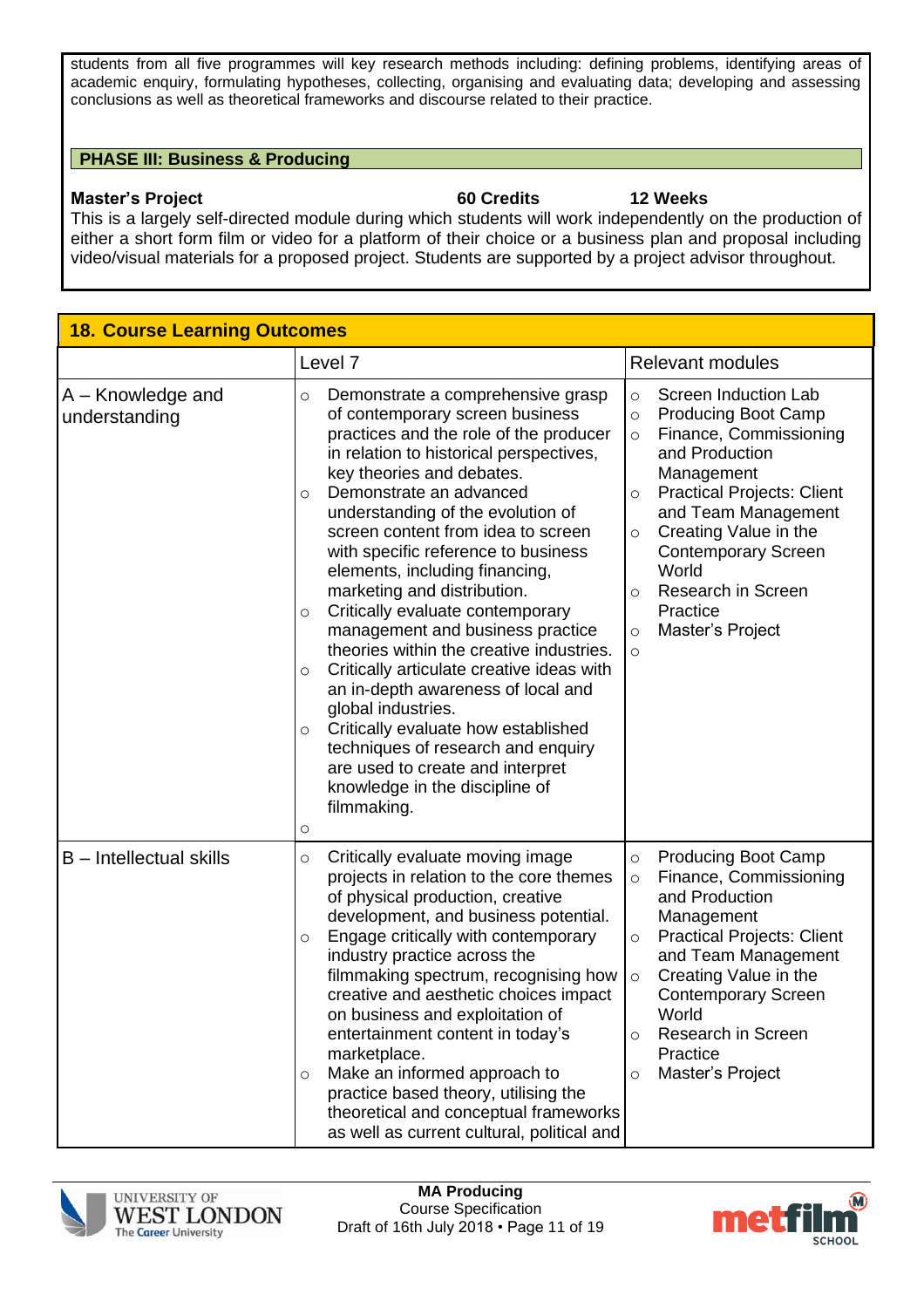|                                    |                                               | ethical perspectives to create<br>innovative content.                                                                                                                                                                                                                                                                                                                                                                                                                                                                                                                                                                                                                                                                            |                                                                |                                                                                                                                                                                                                                      |
|------------------------------------|-----------------------------------------------|----------------------------------------------------------------------------------------------------------------------------------------------------------------------------------------------------------------------------------------------------------------------------------------------------------------------------------------------------------------------------------------------------------------------------------------------------------------------------------------------------------------------------------------------------------------------------------------------------------------------------------------------------------------------------------------------------------------------------------|----------------------------------------------------------------|--------------------------------------------------------------------------------------------------------------------------------------------------------------------------------------------------------------------------------------|
| C – Subject practical skills       | $\circ$<br>$\circ$<br>$\circ$<br>O            | Develop to an advanced level a<br>production for the moving image<br>industries from idea to delivery taking<br>into account professional and<br>regulatory guidelines.<br>Demonstrate the ability to experiment<br>and innovate with screen business<br>form and conventions in relation to the<br>production and financing of content for<br>the moving image industries.<br>Employ commercially astute skills to<br>develop comprehensive screen<br>business projects for a variety of<br>mediums (feature film, TV, online) that<br>incorporate audience, genre and<br>market considerations.<br>Engage in professional collaboration<br>with other creative and technical<br>networks within the filmmaking<br>process.     | $\circ$<br>$\circ$<br>$\circ$<br>$\circ$<br>$\circ$<br>$\circ$ | <b>Producing Boot Camp</b><br>Finance, Commissioning<br>and Production<br>Management<br><b>Practical Projects: Client</b><br>and Team Management<br>Creating Value in the<br><b>Contemporary Screen</b><br>World<br>Master's Project |
| $D - Key / Transferable$<br>skills | $\circ$<br>O<br>$\circ$<br>$\circ$<br>$\circ$ | Design industry standard<br>presentations and communicate to an<br>advanced level.<br>Critically apply self-direction and<br>originality in tackling and solving<br>problems, and the ability to act<br>autonomously in planning and<br>implementing tasks at a professional<br>level<br>Demonstrate an understanding of<br>people management and other skills<br>that underpin collaborative screen<br>practice.<br>Demonstrate advanced decision-<br>making skills to resolve complex<br>issues whilst taking into account a<br>range of creative, professional, and<br>ethical considerations.<br>Demonstrate advanced methodologies<br>for independent, self-directed learning<br>and continued professional<br>development. | $\circ$<br>$\circ$<br>O<br>$\circ$<br>$\circ$                  | Finance, Commissioning<br>and Production<br>Management<br><b>Practical Projects: Client</b><br>and Team Management<br>Creating Value in the<br><b>Contemporary Screen</b><br>World<br>Master's Project                               |

# **19. Teaching and Learning Approaches**

# **Our Approach**

The MA Producing Programme incorporates an integrated teaching and learning strategy that demonstrates the appropriateness of the learning, teaching and assessment methods used in relation to the intended Programme Learning Outcomes (Table 18). The programme delivery will comprise a variety of teaching



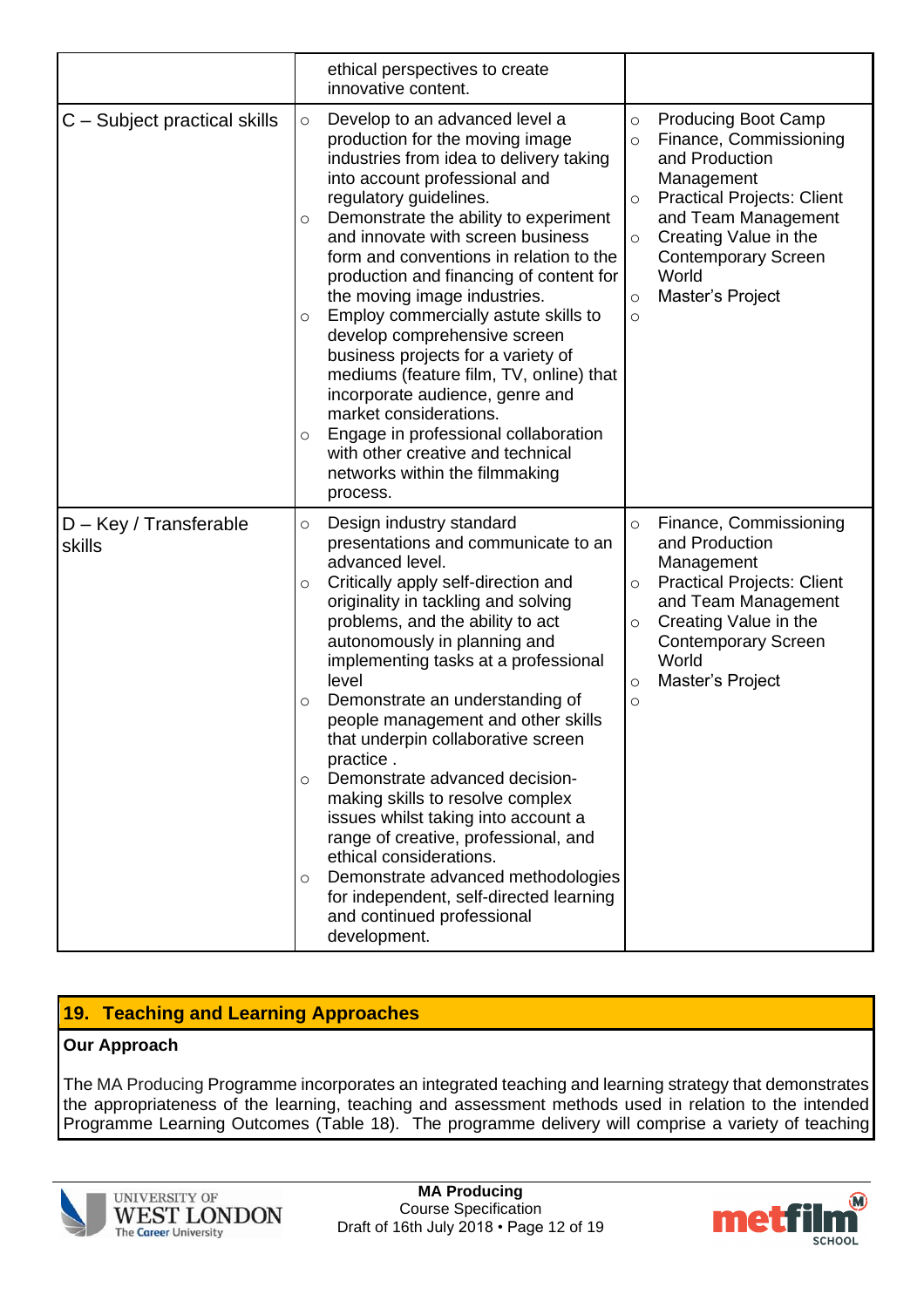and learning methods appropriate for each module in order to meet the needs of a variety of learners with different backgrounds and varying levels of previous experience.

The teaching and learning strategy for MA Producing centres on active participatory, critical and reflective learning embedded in the unique delivery of this course, which strategically combines business & producing specialist curriculum with orchestrated opportunities for collaborative work across the five programmes. This approach reflects the inter-dependence of screen practice within the wider industry by replicating industry practice of working alongside one another in clearly defined roles. Not only do students gain valuable business & producing skills and knowledge, but they also gain additional insight and professional practice from working with students from other MA Courses.

MA Producing students will have the opportunity to develop collaborative projects with students from the other five programmes at structured points in the programme – during Phase I (Screen Induction Lab) and Phase II (Research in Screen Practice, Industry Project). This cross-pollenisation affords students a greater opportunity for networking, the ability to produce work collectively at key intervals across the course, and a broader understanding of the collaborative nature of filmmaking.

# **Model of Delivery**

The MA Producing Programme is built on a model of delivery that offers intensive contact teaching hours at the beginning of the programme in order to build a common skillset and knowledge amongst students on all five programmes. During Phase I (Screen Induction Lab and Producing Boot Camp) there will be a greater number of student contact hours than in Phase II (Specialist Producing modules and Research in Screen Practice), culminating with the Master's Project in Phase III where students are expected to be largely selfdirected under the guidance of their MA advisor. This model recognises the importance of practical filmmaking skills and the corresponding intensive delivery that will prepare students to work with increasing independence as they progress through the programme.

For this reason, we have designed Screen Induction Lab, which brings together students from each programme into an interactive learning experience that is specifically designed to create a common practical and conceptual framework around filmmaking amongst different levels of learning. Knowledge and experience gained during Screen Induction Lab will provide a foundation for further specialist learning in Producing Boot Camp and the specialist modules beyond.

During the programme, MA Producing students will develop knowledge and skills across various aspects of business & producing practice, and assemble a portfolio of practical work designed to enhance their technical and craft skills, as well as sharpen their ability to think critically, problem solve both creatively and pragmatically, work independently and collaboratively, and reflect on the process and product to an advanced degree. The producing modules are designed within a progressive framework, where the skills and understanding acquired in each module are consolidated towards more advanced levels of professional practice. The learning, research and practical work on these modules will culminate in the final Master's Project.

# **The Learning Cycle**

Students are encouraged to reflect on their storytelling experiences and to use that reflection to direct their learning as the programme offers them access to further resources and information. As the student progresses through the programme this learning cycle repeats, stretching the student further with each iteration while the scale and ambition of their learning experience grows commensurately. At every stage students reflect on the skills and knowledge they have learned, as well as their own personal and professional development. Through a blend of seminars, lectures, practical workshops, industry guest speakers, tutorials and self directed study, students will become equipped with the critical understanding that comes from being analytical, open-minded and curious learners. Each producing module has been designed to facilitate the interdependency of theory and practice, and enable students to locate their business & producing work within a historical, cultural, theoretical and industrial framework.



**UNIVERSITY OF WEST LONDON The Career University** 

**MA Producing** Course Specification Draft of 16th July 2018 • Page 13 of 19

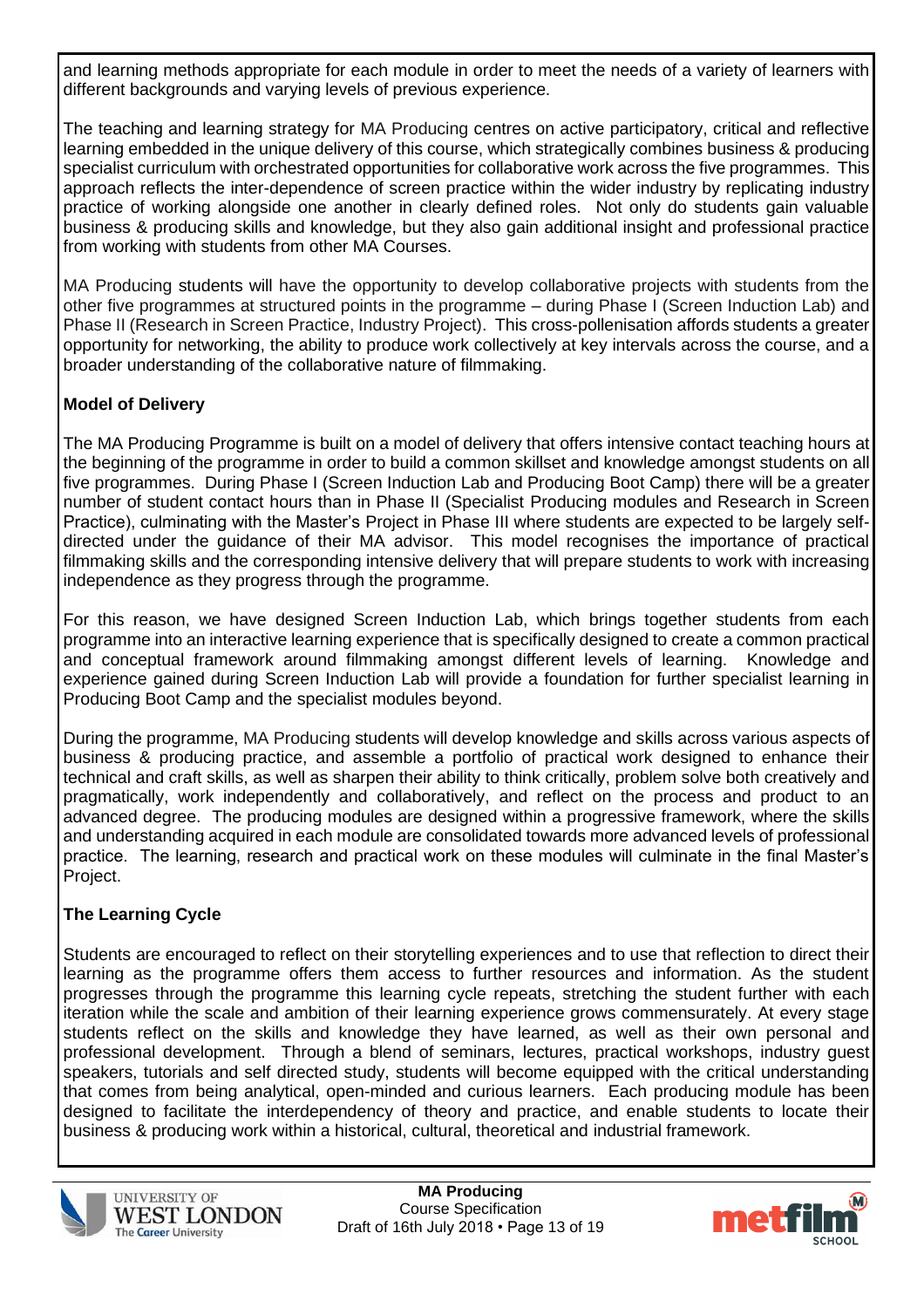#### **Pre-Induction Course**

New students will have the opportunity to complete a 5 week **Pre-Induction Course** online via Moodle, our virtual learning environment, which comprises readings and exercises designed to prepare students for MA level work. The Pre-Induction Course gives students the opportunity to meet each other virtually, set up online identities, engage in discussion forums, and explore reading and viewing mini-assignments. Assignments will include an analysis of a short film, two short film essays, a visual exercise in which students create an image inspired by a poem or painting, and a synoptic essay based on academic articles.

By the end of the Pre-Induction Course we hope that students will have an idea of the philosophy of Met Film School, as well as an understanding of the level of reading and creative thinking involved in the MA. The work for the Pre-Induction Course is not formally assessed, but we hope to encourage a debate on the forum where students share and comment on their own work and that of others.

In addition, the formal induction and enrolment of students will take place at the school during the first week of the programme during which students will meet the teaching team and key staff, and learn about the school's facilities.

The Met Film School Student Handbook offers a range of resources and support for our diverse student body. We recognize that many of our international students may come from different teaching and learning traditions. We have experience teaching students from diverse backgrounds, and the 5-week Pre-Induction Programme before the start of the course will further complement these resources.

Where applicable, students will have access to Met Film School equipment and facilities based at our campus on the historic Ealing Studios lot.

### **MA Producing Programme Team**

The MA Producing Programme Team consists of the MA Course Leader and the MA Producing Course Leader, who oversee the delivery of the programme. The MA Producing Course Leader will participate in the wider MA Course Committee meetings three times a year to discuss curriculum, assessment, module delivery and improvements, and student feedback. The elected student representative from Producing will be invited to sit on the MA Course Committee.

Tutors on the course are experienced industry practitioners and/or academic teaching staff, and hold individual membership in a variety of leading external organizations such as PACT (Producers Alliance for Cinema and Television, BFI, BAFTA, Women in Film, and a network that includes production companies, talent agencies, and broadcasters. The majority of tutors hold a Masters degree in relevant fields, have received various awards and critical acclaim for their work, and have at least 5 years' industry experience.

# **20. Teaching and Learning Tools**

MetFilm School's Teaching and Learning Policy can be found [here.](https://moodle.metfilmschool.ac.uk/moodle/pluginfile.php/48261/mod_resource/content/5/MetFilm_School_teaching%20and%20learning%20policy%20.pdf)

MetFilm School's teaching and learning approaches are designed to be inclusive and diverse and include the following types of teaching tools:

- o Lectures
- o Tutor-led Seminars
- o Group work
- o Peer review
- o Academic Tutorials 1:1
- o Workshops
- o Practical Exercises
- o Oral Presentations
- o Discussions led by students and tutors



**MA Producing** Course Specification Draft of 16th July 2018 • Page 14 of 19

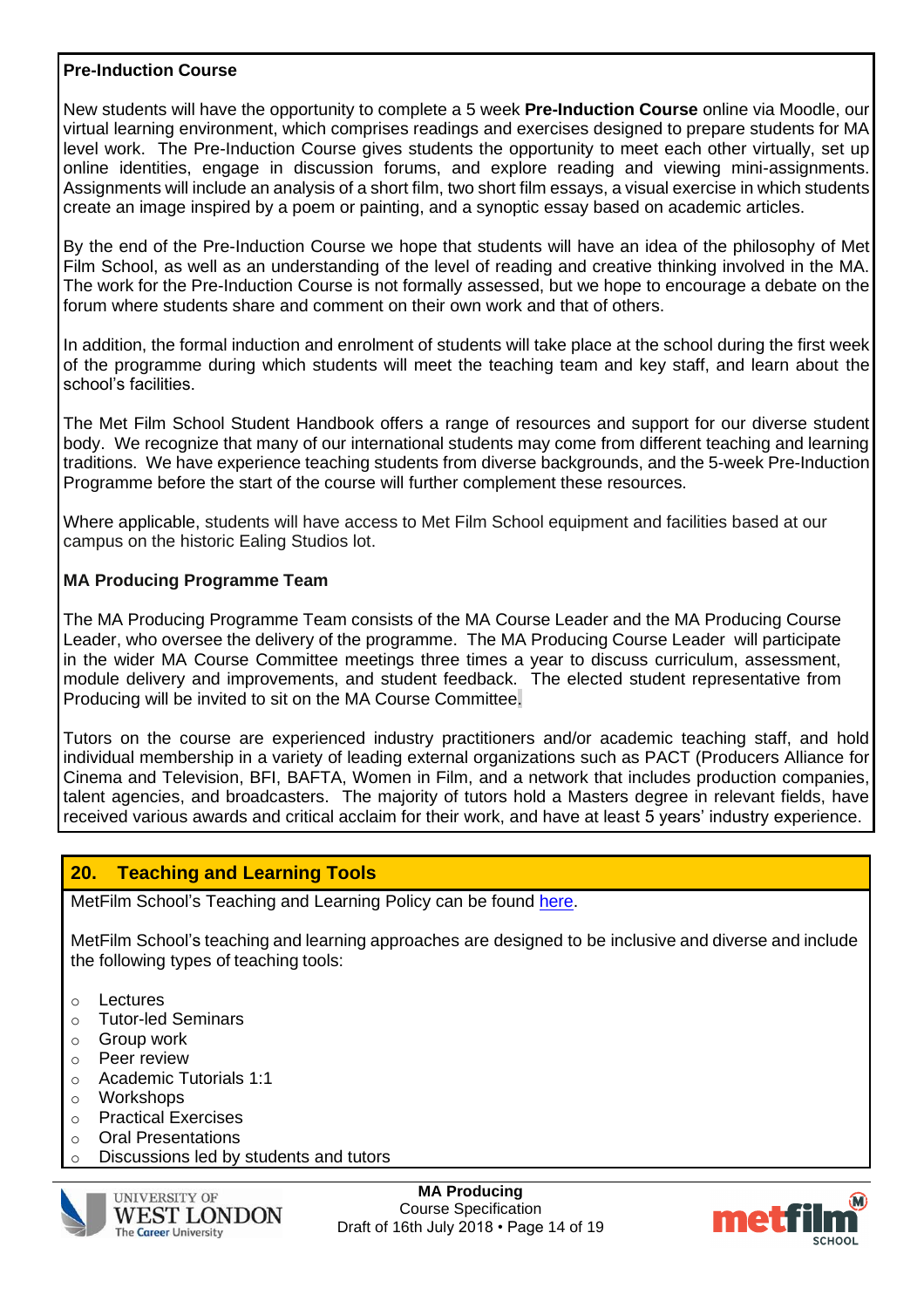o PBL

# **21. Assessment Approaches**

#### **Assessment Matrix**

Assessment is a fundamental part of the teaching and learning process within the MA Producing Programme and is constructively aligned alongside the programme learning outcomes. Both formative and summative assessment methods are interwoven throughout the programme. The assessment criteria for each module will be clearly communicated to students at the start of the module, and will be further detailed in the relevant module study guide. The assessment criteria guide the teaching and learning strategy for the module and are informed by the module learning outcomes. The programme and assessment strategy is designed with flexibility so that students can progress at their own pace and receive individual tutorial support as needed.

The mix of continuous formative feedback and end of module Summative Assessment common to the five MA pathways is designed not only to assess individual craft and creative development but also to offer students an opportunity to synthesise developing skill sets and knowledge from module to module. Summative Assessment on this strongly practical degree include practical skills assessment, oral assessment and presentation, written assignments, often in the form of reflective accounts of practical work or experiences of immersive first-hand research in industry and more traditional academic essays. Taken together, they reflect the shared pedagogical approach of the courses – a cycle of action and reflection, of doing and repeating – taking the students from one level of knowledge and understanding via experiential practice, formative feedback and informed analytical thinking and writing to a deeper understanding of the specifics of their chosen discipline and the screen industries as a whole.

As an example, the films produced at the start of all programmes during Screen Induction Lab are subject to peer and tutor review in the subsequent Boot Camp modules and lead into developing understanding of narrative structure, use of image and sound and audience engagement. Students on the Producing and Screenwriting pathways take the ideas in the Say Something films as the starting point for the development of feature film pitches which are delivered to an industry panel. The pitches are then assessed formatively in both cases via panel and tutor feedback and as a summative assignment on MA Producing.

The craft and business lessons learned in the first specialist modules – The Actor and Story, Advanced Editing, Finance, Commissioning and Production Management, Feature Film Genre and Audience and Cinematography and Creative Choice - and assessed via a range of practical skills assignments, reflective essays and oral presentations – provide a basis for the Industry Project in the subsequent modules. Here the students come together to produce videos for external clients, supported by tutor feedback and drawing together the skills and knowledge gained during Boot Camp and their first Specialist Modules. The challenge of the Industry Project is for students from different pathways to translate the lessons on set discipline and etiquette, collaboration and leadership, short form storytelling and the understanding of light, camera and editing into a real world practical exercise, resulting in the delivery of a short form video to an external client.

This progressive approach to the evolution and development of industry-ready skills in students whilst engendering an enquiring engagement with aesthetics and industrial norms and structures is deliberate. We aim to encourage our students to evolve as smart thinkers as well as creative problem solvers and entrepreneurs. Thus, we encourage students to think about audiences and impacts as well as individual creative ambitions (they are not incompatible) in their choice of Master's Project. To what extent does it draw together their learning and career ambitions. Based on their learning, why choose one form or screen platform over another? And, in their Viva or Critical Project Review, how will they explain those choices?

Evaluation and tracking of student progress will also allow flexibility through a variety of formative and summative assessment methods, which may include written and practical work, in class presentations, and



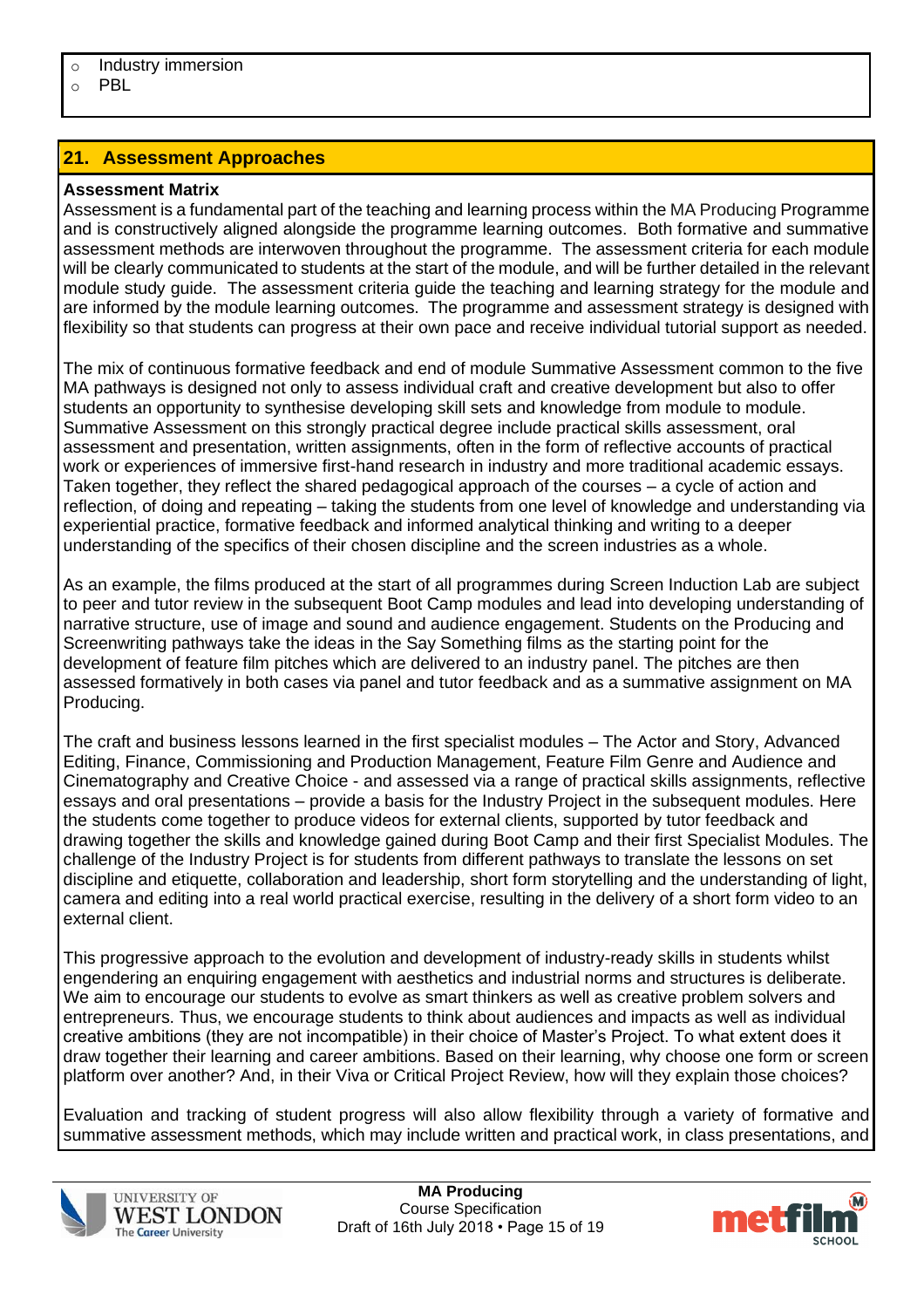peer review. Met Film School has a process in place to identify and implement reasonable adjustments for students under the Equality Act 2010. Reasonable adjustments for students who require additional support may include, extensions for assessment submissions, provision of extra academic or pastoral support, or the option to record a spoken piece to video in lieu of a written essay.

# **22. Assessment Matrix**

| <b>Module Title</b>                                             | Level          | <b>Credit</b>   | Assessment<br>Type (see<br>definitions<br>below) | Weighting<br>(% )     | Overall pass<br>mark  | Threshold<br>(% ) | Submission: Week<br>Number |  |
|-----------------------------------------------------------------|----------------|-----------------|--------------------------------------------------|-----------------------|-----------------------|-------------------|----------------------------|--|
| Screen<br>Induction Lab                                         | $\overline{7}$ | 20              | Practical                                        | 40                    | $\overline{50}$       | 50                | End of Module + 1<br>week  |  |
|                                                                 |                |                 | Coursework                                       | 60                    | 50                    | 50                |                            |  |
| <b>Producing Boot</b><br>Camp                                   | $\overline{7}$ | $\overline{20}$ | Practical                                        | 50                    | $\overline{50}$       | 50                | End of Module + 1<br>week  |  |
| Finance,                                                        | $\overline{7}$ | 20              | Coursework<br>Practical                          | 50<br>50              | 50<br>50              | 50<br>50          | End of Module + 1          |  |
| Commissioning<br>and Production<br>Management                   |                |                 | Coursework                                       | 50                    | 50                    | 50                | week                       |  |
| Practical                                                       | $\overline{7}$ | $\overline{20}$ | Practical                                        | 60                    | $\overline{50}$       | 50                | End of Module + 1          |  |
| Projects: Client<br>and Team<br>Management                      |                |                 | Coursework                                       | 40                    | 50                    | 50                | week                       |  |
| <b>Creating Value</b><br>in the<br>Contemporary<br>Screen World | $\overline{7}$ | $\overline{20}$ | Practical<br>Coursework                          | $\overline{50}$<br>50 | $\overline{50}$<br>50 | 50<br>50          | End of Module + 1<br>week  |  |
| Research in<br>Screen                                           | $\overline{7}$ | $\overline{20}$ | Coursework                                       | $\overline{50}$       | $\overline{50}$       | 50                | End of Module + 1<br>week  |  |
| Practice                                                        |                |                 | Coursework                                       | 50                    | 50                    | 50                |                            |  |
| Master's<br>Project                                             | $\overline{7}$ | 60              | Practical                                        | 60                    | 50                    | 50                | End of Module + 1<br>week  |  |
|                                                                 |                |                 | Coursework                                       | 40                    | 50                    | 50                |                            |  |
| <b>Assessment type</b>                                          |                |                 |                                                  |                       | <b>KIS category</b>   |                   |                            |  |
| Written exam                                                    |                |                 |                                                  |                       | Exam                  |                   |                            |  |
| Written assignment, including essay                             |                |                 |                                                  |                       |                       | Coursework        |                            |  |
| Report                                                          |                |                 |                                                  |                       |                       | Coursework        |                            |  |
| <b>Dissertation</b>                                             |                |                 |                                                  |                       | Coursework            |                   |                            |  |
| Portfolio                                                       |                |                 |                                                  |                       | Coursework            |                   |                            |  |
| Project output (other than dissertation)                        |                |                 |                                                  | Coursework            |                       |                   |                            |  |
| Oral assessment and presentation                                |                |                 | Practical                                        |                       |                       |                   |                            |  |
| Practical skills assessment (including OSCE)                    |                |                 |                                                  | Practical             |                       |                   |                            |  |

Set Exercise *Varies (see below\*)*

\*Examples might include data interpretation, data analysis exercises and problem-based or problem-solving exercises. The categorisation of set exercises will depend on the nature of the exercise being set. Typically, set exercises will not be conducted under exam conditions and will therefore normally be coursework. Where the set exercise is performed under exam conditions and does not involve the use of practical skills it should be treated as a written exam. Otherwise it should be a practical exam.



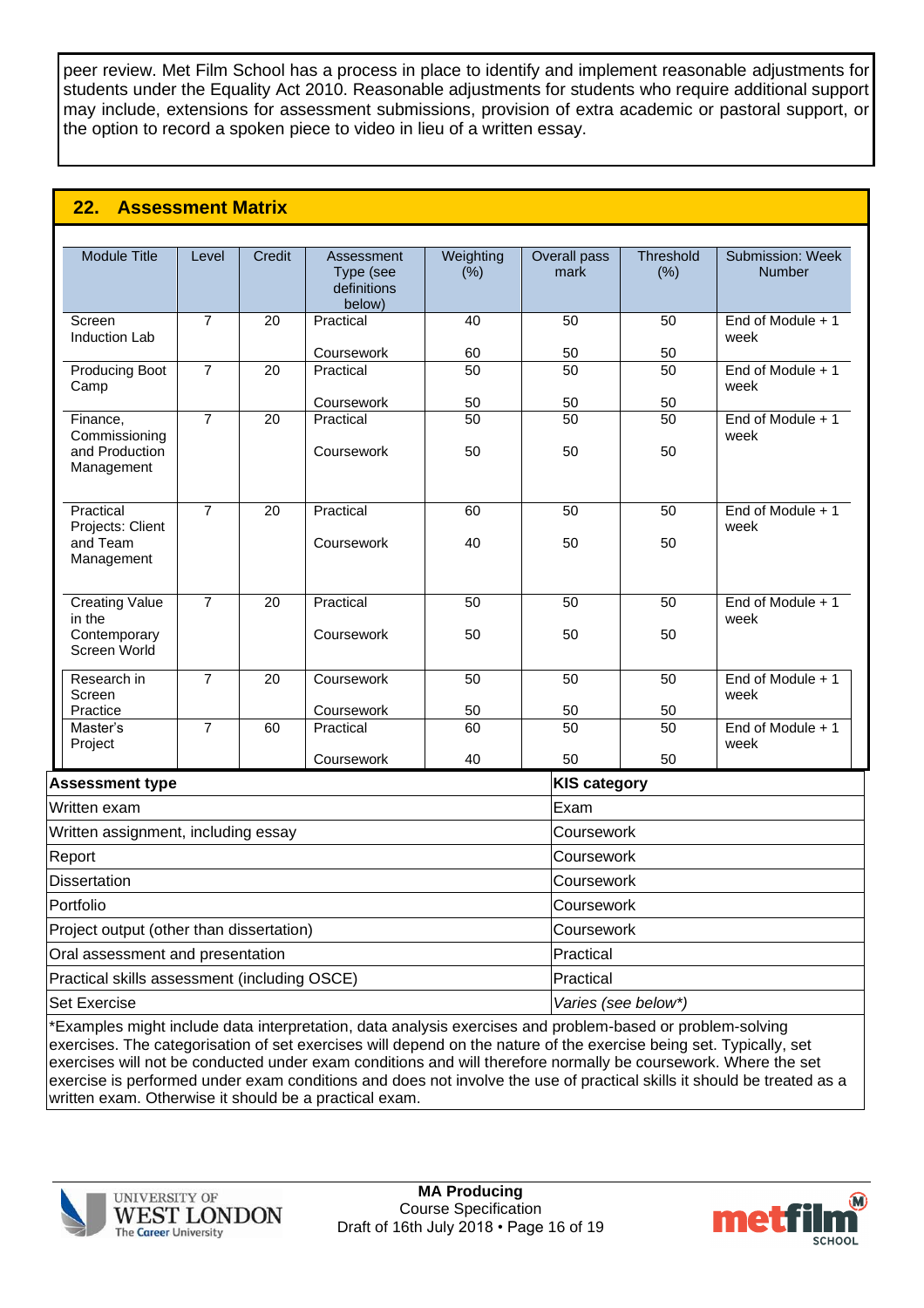#### **23. Opportunities for work experience and employer engagement**

MA Producing students experience the screen industries first-hand throughout their course of study. Professional Producers, Directors, Writers and Editors share their knowledge of creative and collaborative expectations and processes. Financiers, Lawyers, Distributors, Sales and Talent Agents, Commissioning Editors, Executive Producers and Company Directors give insight into the business of screen. New Media Entrepreneurs, YouTube Vloggers and Web Creatives bring the new world of screen business and opportunies into the classroom.

First-hand experience of industry is achieved by direct engagement outside of the classroom. Students visit companies to speak first-hand to executives and employees about company structure or fundraising strategies.

Students attend a major film festival – Cannes, Berlin and/or Edinburgh as part of their learning and face industry panels of high level creatives, executives, commissioning editors and investors to pitch creative and business ideas.

Specialist Module 2 – Practical Projects: Client and Team Management – sees the producing students going into the real world to find clients to whom they will deliver video content. Producers act as liaison with the company and drivers of the creative content working with their fellow MA students learning about management of teams, leadership and the mulititude of tasks associated with producing screen content. The module directly reflects industry practice and is critical in the students' development.

A key part of the final specialist module – Creating Value in the Contemporary Screen World – is a two week on-site Work Experience, where students spend time with a leading screen industry company. Here they learn about a business through immersion in some of its activities (script assessment, development meetings, productions) and this is relected in classroom peer review and an Analttical Essay as part of the module assessment.



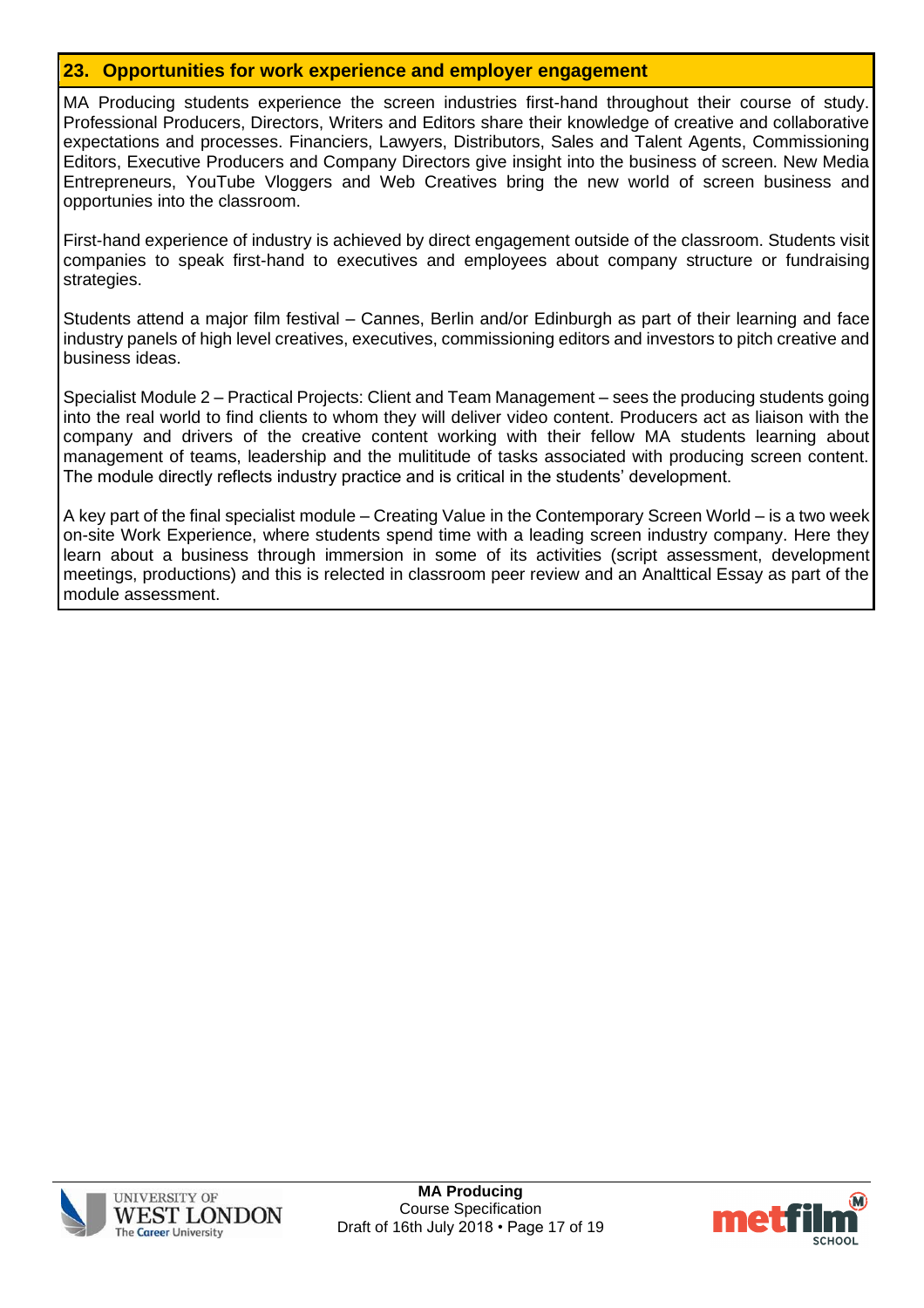### **24.QAA Subject Benchmarks Benchmarks**

As there are no suitable QAA Subject Benchmarks for postgraduate film, development of the MA Cinematography Programme has been mapped against the SEEC Credit Level Descriptors for Level 7 (2010)

| Setting                                           |                                                                                                                                                                                                                                                                                                    |  |  |  |
|---------------------------------------------------|----------------------------------------------------------------------------------------------------------------------------------------------------------------------------------------------------------------------------------------------------------------------------------------------------|--|--|--|
| <b>Operational context</b>                        | Operates in complex and unpredictable and/or specialised contexts, requiring selection and<br>application from a wide range of advanced techniques and information sources.                                                                                                                        |  |  |  |
| Autonomy and<br>responsibility for actions        | Acts with initiative in decision-making and accessing support, within professonal or given<br>guidelines, accepting full accountability for outcomes.                                                                                                                                              |  |  |  |
| Knowledge and Understanding                       |                                                                                                                                                                                                                                                                                                    |  |  |  |
| Knowledge &<br>Understanding                      | Has a deep and systematic understanding within a specialised field of study and its<br>interrelationship with other relevant disciplines.<br>Demonstrates an understanding of current theoretical and methodological approaches and how<br>these affect the way the knowledge base is interpreted. |  |  |  |
| <b>Cognitive skills</b>                           |                                                                                                                                                                                                                                                                                                    |  |  |  |
| Conceptualisation and<br><b>Critical Thinking</b> | Uses ideas at a high level of abstraction.<br>Develops critical responses to existing theoretical discourses, methodologies or practices and<br>suggests new concepts or approaches                                                                                                                |  |  |  |
| Problem Solving,<br><b>Research &amp; Enquiry</b> | Designs and undertakes substantial investigations to address significant areas of theory and/or<br>practice. Selects appropriate advanced methodological approaches and critically evaluates their<br>effectiveness.                                                                               |  |  |  |
| <b>Synthesis and Creativity</b>                   | Flexibly and creatively applies knowledge in unfamiliar contexts, synthesises ideas or<br>information in innovative ways, and generates transformative solutions.                                                                                                                                  |  |  |  |
| Analysis and evaluation                           | Undertakes analysis of complex, incomplete or contradictory evidence/data and judges the<br>appropriateness of the enquiry methodologies used. Recognises and argues for alternative<br>approaches.                                                                                                |  |  |  |
| <b>Performance and practice</b>                   |                                                                                                                                                                                                                                                                                                    |  |  |  |
| <b>Adaptation to Context</b>                      | Autonomously adapts performance to multiple contexts.                                                                                                                                                                                                                                              |  |  |  |
| Performance                                       | Autonomously implements and evaluates improvements to performance drawing on innovative or<br>sectoral best practice.                                                                                                                                                                              |  |  |  |
| Team and organisational<br>working                | Works effectively with multiple teams as leader or member. Clarifies tasks and make<br>appropriate use of the capacities of team members resolving likely conflict situations<br>before they arise.                                                                                                |  |  |  |
| <b>Ethical awareness &amp;</b><br>application     | Incorporates a critical ethical dimension to their practice, managing the implications of ethical<br>dilemmas and works proactively with others to formulate solutions.                                                                                                                            |  |  |  |
| Personal and enabling skills                      |                                                                                                                                                                                                                                                                                                    |  |  |  |
| <b>Personal evaluation</b><br>and development     | Uses personal reflection to analyse self and own actions.<br>Makes connections between known and unknown areas, to allow for adaptation and<br>change.                                                                                                                                             |  |  |  |
| Interpersonal and<br>communication skills         | Identifies, evaluates and maintains capabilities and qualities to support effective<br>communication in a range of complex and specialised contexts.                                                                                                                                               |  |  |  |